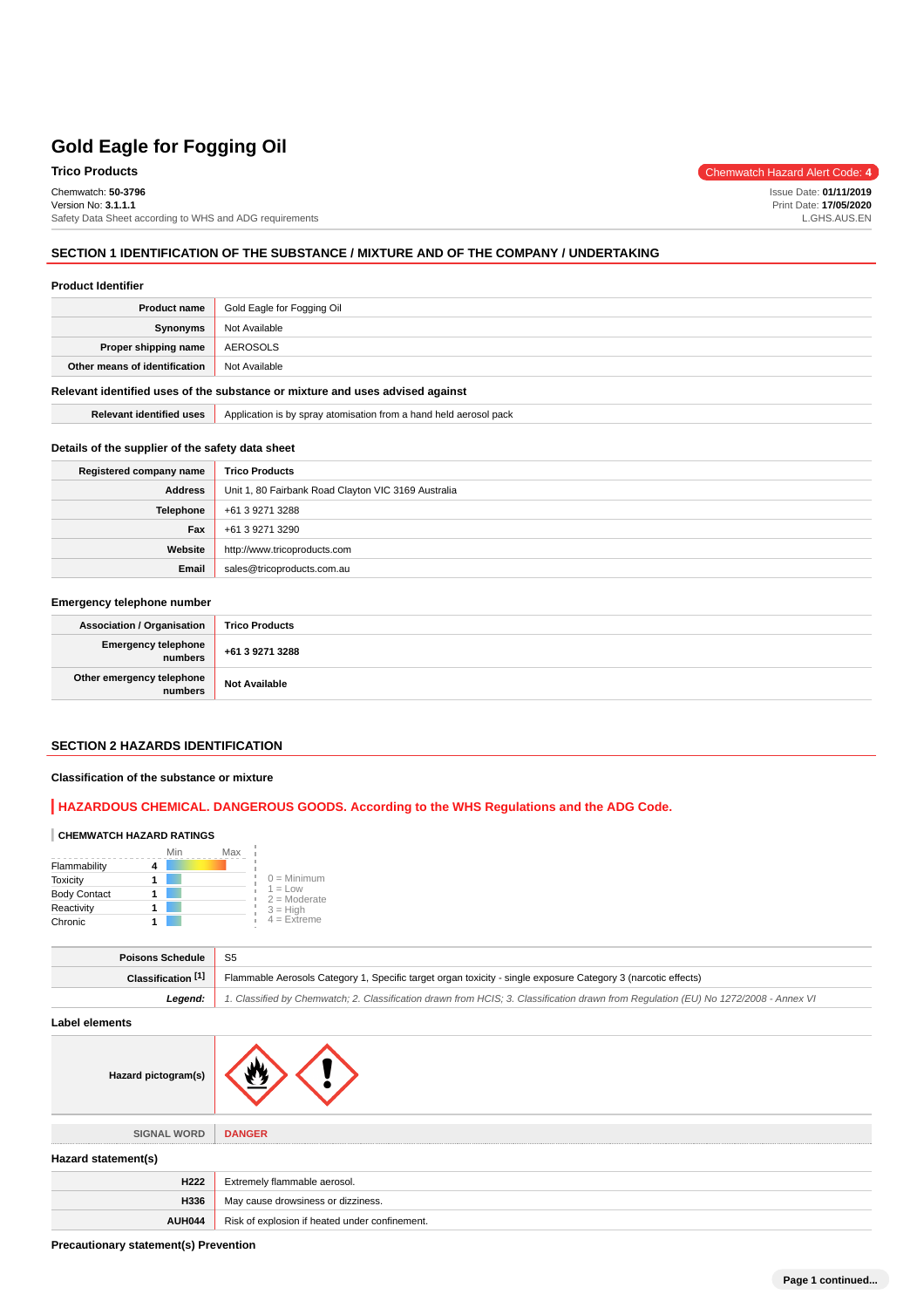| P210             | Keep away from heat/sparks/open flames/hot surfaces. - No smoking. |
|------------------|--------------------------------------------------------------------|
| P211             | Do not spray on an open flame or other ignition source.            |
| P <sub>251</sub> | Pressurized container: Do not pierce or burn, even after use.      |
| P271             | Use only outdoors or in a well-ventilated area.                    |
| P <sub>261</sub> | Avoid breathing gas.                                               |
|                  |                                                                    |

### **Precautionary statement(s) Response**

| P312      | Call a POISON CENTER or doctor/physician if you feel unwell.                                     |
|-----------|--------------------------------------------------------------------------------------------------|
| P304+P340 | IF INHALED: Remove victim to fresh air and keep at rest in a position comfortable for breathing. |
|           |                                                                                                  |

#### **Precautionary statement(s) Storage**

| P405      | Store locked up.                                                             |
|-----------|------------------------------------------------------------------------------|
| P410+P412 | Protect from sunlight. Do not expose to temperatures exceeding 50 °C/122 °F. |
| P403+P233 | Store in a well-ventilated place. Keep container tightly closed.             |

#### **Precautionary statement(s) Disposal**

**P501** Dispose of contents/container to authorised hazardous or special waste collection point in accordance with any local regulation.

#### **SECTION 3 COMPOSITION / INFORMATION ON INGREDIENTS**

#### **Substances**

See section below for composition of Mixtures

#### **Mixtures**

| <b>CAS No</b> | %[weight] | Name                                     |
|---------------|-----------|------------------------------------------|
| 64741-84-0    | >60       | naphtha petroleum, light solvent-refined |
| 68476-85-7.   | $0 - 13$  | hydrocarbon propellant                   |
| Not Available |           | as                                       |
| 74-98-6       |           | propane                                  |
| 75-28-5.      |           | iso-butane                               |

#### **SECTION 4 FIRST AID MEASURES**

#### **Description of first aid measures**

| <b>Eye Contact</b>  | If aerosols come in contact with the eyes:<br>Immediately hold the eyelids apart and flush the eye continuously for at least 15 minutes with fresh running water.<br>Ensure complete irrigation of the eye by keeping eyelids apart and away from eye and moving the eyelids by occasionally lifting the upper<br>and lower lids.<br>Transport to hospital or doctor without delay.<br>▶ Removal of contact lenses after an eye injury should only be undertaken by skilled personnel.                                                             |
|---------------------|----------------------------------------------------------------------------------------------------------------------------------------------------------------------------------------------------------------------------------------------------------------------------------------------------------------------------------------------------------------------------------------------------------------------------------------------------------------------------------------------------------------------------------------------------|
| <b>Skin Contact</b> | If solids or aerosol mists are deposited upon the skin:<br>Flush skin and hair with running water (and soap if available).<br>Remove any adhering solids with industrial skin cleansing cream.<br>DO NOT use solvents.<br>▶ Seek medical attention in the event of irritation.                                                                                                                                                                                                                                                                     |
| Inhalation          | If aerosols, fumes or combustion products are inhaled:<br>$\blacktriangleright$ Remove to fresh air.<br>Lay patient down. Keep warm and rested.<br>▶ Prostheses such as false teeth, which may block airway, should be removed, where possible, prior to initiating first aid procedures.<br>If breathing is shallow or has stopped, ensure clear airway and apply resuscitation, preferably with a demand valve resuscitator, bag-valve<br>mask device, or pocket mask as trained. Perform CPR if necessary.<br>Transport to hospital, or doctor. |
| Ingestion           | Avoid giving milk or oils.<br>Avoid giving alcohol.<br>Not considered a normal route of entry.<br>If spontaneous vomiting appears imminent or occurs, hold patient's head down, lower than their hips to help avoid possible aspiration of<br>vomitus.                                                                                                                                                                                                                                                                                             |

#### **Indication of any immediate medical attention and special treatment needed**

For acute or short term repeated exposures to petroleum distillates or related hydrocarbons:

- Primary threat to life, from pure petroleum distillate ingestion and/or inhalation, is respiratory failure.
- Patients should be quickly evaluated for signs of respiratory distress (e.g. cyanosis, tachypnoea, intercostal retraction, obtundation) and given oxygen. Patients with inadequate tidal volumes or poor arterial blood gases (pO2 50 mm Hg) should be intubated.
- ▶ Arrhythmias complicate some hydrocarbon ingestion and/or inhalation and electrocardiographic evidence of myocardial injury has been reported; intravenous lines and cardiac monitors should be established in obviously symptomatic patients. The lungs excrete inhaled solvents, so that hyperventilation improves clearance.
- A chest x-ray should be taken immediately after stabilisation of breathing and circulation to document aspiration and detect the presence of pneumothorax.
- Epinephrine (adrenalin) is not recommended for treatment of bronchospasm because of potential myocardial sensitisation to catecholamines. Inhaled cardioselective bronchodilators (e.g. Alupent, Salbutamol) are the preferred agents, with aminophylline a second choice.

Lavage is indicated in patients who require decontamination; ensure use of cuffed endotracheal tube in adult patients. [Ellenhorn and Barceloux: Medical Toxicology] Treat symptomatically.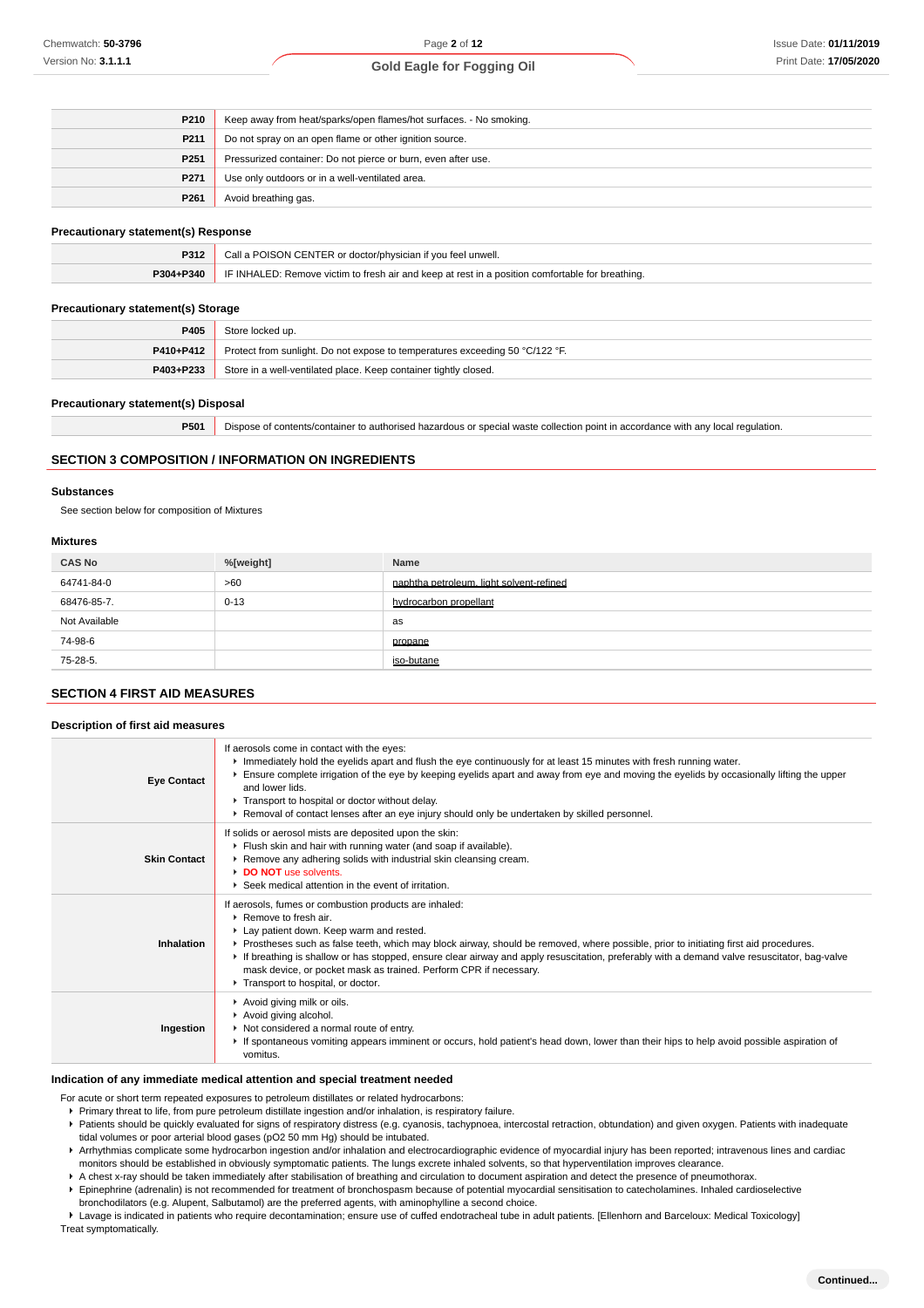### Page **3** of **12 Gold Eagle for Fogging Oil**

### **SECTION 5 FIREFIGHTING MEASURES**

#### **Extinguishing media**

**SMALL FIRE:**

▶ Water spray, dry chemical or CO2 **LARGE FIRE:** Water spray or fog.

#### **Special hazards arising from the substrate or mixture**

| Alert Fire Brigade and tell them location and nature of hazard.<br>• May be violently or explosively reactive.<br>• Wear breathing apparatus plus protective gloves.<br>Prevent, by any means available, spillage from entering drains or water course.<br>If safe, switch off electrical equipment until vapour fire hazard removed.<br><b>Fire Fighting</b><br>▶ Use water delivered as a fine spray to control fire and cool adjacent area.<br>DO NOT approach containers suspected to be hot.<br>• Cool fire exposed containers with water spray from a protected location.<br>If safe to do so, remove containers from path of fire.<br>Equipment should be thoroughly decontaminated after use.<br>Liquid and vapour are highly flammable.<br>Severe fire hazard when exposed to heat or flame.<br>• Vapour forms an explosive mixture with air.<br>Severe explosion hazard, in the form of vapour, when exposed to flame or spark.<br>▶ Vapour may travel a considerable distance to source of ignition.<br>► Heating may cause expansion or decomposition with violent container rupture.<br>Aerosol cans may explode on exposure to naked flames.<br>▶ Rupturing containers may rocket and scatter burning materials.<br>Hazards may not be restricted to pressure effects.<br><b>Fire/Explosion Hazard</b><br>• May emit acrid, poisonous or corrosive fumes.<br>• On combustion, may emit toxic fumes of carbon monoxide (CO).<br>Combustion products include:<br>carbon dioxide (CO2)<br>other pyrolysis products typical of burning organic material.<br>May emit clouds of acrid smoke<br>CARE: Water in contact with hot liquid may cause foaming and a steam explosion with wide scattering of hot oil and possible severe burns.<br>Foaming may cause overflow of containers and may result in possible fire.<br><b>HAZCHEM</b><br>Not Applicable | <b>Fire Incompatibility</b>    | ► Avoid contamination with oxidising agents i.e. nitrates, oxidising acids, chlorine bleaches, pool chlorine etc. as ignition may result |  |  |
|--------------------------------------------------------------------------------------------------------------------------------------------------------------------------------------------------------------------------------------------------------------------------------------------------------------------------------------------------------------------------------------------------------------------------------------------------------------------------------------------------------------------------------------------------------------------------------------------------------------------------------------------------------------------------------------------------------------------------------------------------------------------------------------------------------------------------------------------------------------------------------------------------------------------------------------------------------------------------------------------------------------------------------------------------------------------------------------------------------------------------------------------------------------------------------------------------------------------------------------------------------------------------------------------------------------------------------------------------------------------------------------------------------------------------------------------------------------------------------------------------------------------------------------------------------------------------------------------------------------------------------------------------------------------------------------------------------------------------------------------------------------------------------------------------------------------------------------------------------------------|--------------------------------|------------------------------------------------------------------------------------------------------------------------------------------|--|--|
|                                                                                                                                                                                                                                                                                                                                                                                                                                                                                                                                                                                                                                                                                                                                                                                                                                                                                                                                                                                                                                                                                                                                                                                                                                                                                                                                                                                                                                                                                                                                                                                                                                                                                                                                                                                                                                                                    | <b>Advice for firefighters</b> |                                                                                                                                          |  |  |
|                                                                                                                                                                                                                                                                                                                                                                                                                                                                                                                                                                                                                                                                                                                                                                                                                                                                                                                                                                                                                                                                                                                                                                                                                                                                                                                                                                                                                                                                                                                                                                                                                                                                                                                                                                                                                                                                    |                                |                                                                                                                                          |  |  |
|                                                                                                                                                                                                                                                                                                                                                                                                                                                                                                                                                                                                                                                                                                                                                                                                                                                                                                                                                                                                                                                                                                                                                                                                                                                                                                                                                                                                                                                                                                                                                                                                                                                                                                                                                                                                                                                                    |                                |                                                                                                                                          |  |  |
|                                                                                                                                                                                                                                                                                                                                                                                                                                                                                                                                                                                                                                                                                                                                                                                                                                                                                                                                                                                                                                                                                                                                                                                                                                                                                                                                                                                                                                                                                                                                                                                                                                                                                                                                                                                                                                                                    |                                |                                                                                                                                          |  |  |

### **SECTION 6 ACCIDENTAL RELEASE MEASURES**

#### **Personal precautions, protective equipment and emergency procedures**

See section 8

#### **Environmental precautions**

See section 12

#### **Methods and material for containment and cleaning up**

| <b>Minor Spills</b> | Clean up all spills immediately.<br>Avoid breathing vapours and contact with skin and eyes.<br>▶ Wear protective clothing, impervious gloves and safety glasses.<br>▶ Shut off all possible sources of ignition and increase ventilation.<br>$\triangleright$ Wipe up.<br>If safe, damaged cans should be placed in a container outdoors, away from all ignition sources, until pressure has dissipated.<br>• Undamaged cans should be gathered and stowed safely.                                                                                                                                                                                                                                                                                                                                                |
|---------------------|-------------------------------------------------------------------------------------------------------------------------------------------------------------------------------------------------------------------------------------------------------------------------------------------------------------------------------------------------------------------------------------------------------------------------------------------------------------------------------------------------------------------------------------------------------------------------------------------------------------------------------------------------------------------------------------------------------------------------------------------------------------------------------------------------------------------|
| <b>Major Spills</b> | Clear area of personnel and move upwind.<br>Alert Fire Brigade and tell them location and nature of hazard.<br>• May be violently or explosively reactive.<br>▶ Wear breathing apparatus plus protective gloves.<br>▶ Prevent, by any means available, spillage from entering drains or water courses<br>▶ No smoking, naked lights or ignition sources.<br>Increase ventilation.<br>Stop leak if safe to do so.<br>• Water spray or fog may be used to disperse / absorb vapour.<br>Absorb or cover spill with sand, earth, inert materials or vermiculite.<br>If safe, damaged cans should be placed in a container outdoors, away from ignition sources, until pressure has dissipated.<br>• Undamaged cans should be gathered and stowed safely.<br>Collect residues and seal in labelled drums for disposal. |

Personal Protective Equipment advice is contained in Section 8 of the SDS.

### **SECTION 7 HANDLING AND STORAGE**

| Safe handling | Avoid all personal contact, including inhalation.<br>• Wear protective clothing when risk of exposure occurs. |
|---------------|---------------------------------------------------------------------------------------------------------------|
|---------------|---------------------------------------------------------------------------------------------------------------|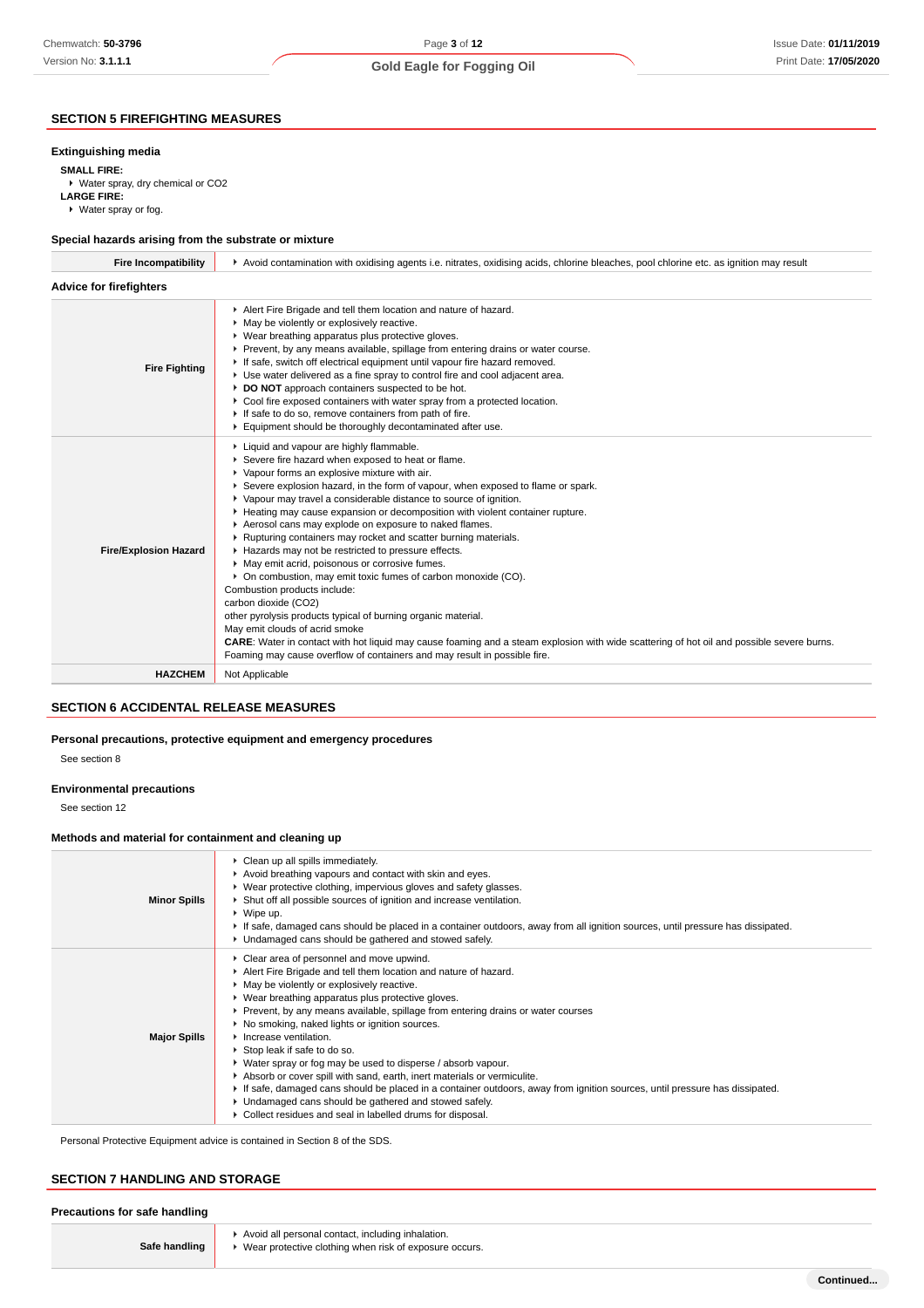|                   | ▶ Use in a well-ventilated area.<br>Prevent concentration in hollows and sumps.<br>DO NOT enter confined spaces until atmosphere has been checked.<br>Avoid smoking, naked lights or ignition sources.<br>Avoid contact with incompatible materials.<br>V When handling, DO NOT eat, drink or smoke.<br>DO NOT incinerate or puncture aerosol cans.<br>DO NOT spray directly on humans, exposed food or food utensils.<br>Avoid physical damage to containers.<br>Always wash hands with soap and water after handling.<br>▶ Work clothes should be laundered separately.<br>Use good occupational work practice.<br>▶ Observe manufacturer's storage and handling recommendations contained within this SDS.<br>Atmosphere should be regularly checked against established exposure standards to ensure safe working conditions are maintained. |
|-------------------|--------------------------------------------------------------------------------------------------------------------------------------------------------------------------------------------------------------------------------------------------------------------------------------------------------------------------------------------------------------------------------------------------------------------------------------------------------------------------------------------------------------------------------------------------------------------------------------------------------------------------------------------------------------------------------------------------------------------------------------------------------------------------------------------------------------------------------------------------|
| Other information | ▶ Keep dry to avoid corrosion of cans. Corrosion may result in container perforation and internal pressure may eject contents of can<br>Store in original containers in approved flammable liquid storage area.<br>DO NOT store in pits, depressions, basements or areas where vapours may be trapped.<br>No smoking, naked lights, heat or ignition sources.<br>▶ Keep containers securely sealed. Contents under pressure.<br>Store away from incompatible materials.<br>Store in a cool, dry, well ventilated area.<br>Avoid storage at temperatures higher than 40 deg C.<br>Store in an upright position.<br>Protect containers against physical damage.<br>• Check regularly for spills and leaks.<br>• Observe manufacturer's storage and handling recommendations contained within this SDS.                                             |

#### **Conditions for safe storage, including any incompatibilities**

| Suitable container      | Aerosol dispenser.<br>• Check that containers are clearly labelled.                                                                                                                                                                             |
|-------------------------|-------------------------------------------------------------------------------------------------------------------------------------------------------------------------------------------------------------------------------------------------|
| Storage incompatibility | ▶ Compressed gases may contain a large amount of kinetic energy over and above that potentially available from the energy of reaction<br>produced by the gas in chemical reaction with other substances<br>Avoid reaction with oxidising agents |
|                         |                                                                                                                                                                                                                                                 |

**X** — Must not be stored together<br>**0** — May be stored together with

**0** — May be stored together with specific preventions

**+** — May be stored together

### **SECTION 8 EXPOSURE CONTROLS / PERSONAL PROTECTION**

+ X + X + + +

#### **Control parameters**

#### **OCCUPATIONAL EXPOSURE LIMITS (OEL)**

#### **INGREDIENT DATA**

| Source                       | Ingredient                                   | <b>Material name</b>            | <b>TWA</b>               | <b>STEL</b>      | Peak             | <b>Notes</b>     |
|------------------------------|----------------------------------------------|---------------------------------|--------------------------|------------------|------------------|------------------|
| Australia Exposure Standards | naphtha petroleum, light solvent-<br>refined | Oil mist, refined mineral       | $5 \text{ mg/m}$ 3       | Not<br>Available | Not<br>Available | Not<br>Available |
| Australia Exposure Standards | hydrocarbon propellant                       | LPG (liquified petroleum<br>gas | 1000 ppm / 1800<br>mq/m3 | Not<br>Available | Not<br>Available | Not<br>Available |

#### **EMERGENCY LIMITS**

| Ingredient                                   | <b>Material name</b>                                                                                                                                                                    |                     | TEEL-1           | TEEL-2              | TEEL-3              |
|----------------------------------------------|-----------------------------------------------------------------------------------------------------------------------------------------------------------------------------------------|---------------------|------------------|---------------------|---------------------|
| naphtha petroleum, light solvent-<br>refined | Mineral oil, heavy or light; (paraffin oil; Deobase, deodorized; heavy paraffinic; heavy<br>naphthenic); distillates; includes 64741-53-3, 64741-88-4, 8042-47-5, 8012-95-1; 64742-54-7 |                     | 140<br>mg/m3     | 1,500<br>mq/m3      | 8,900<br>mg/m3      |
| hydrocarbon propellant                       | Liquified petroleum gas; (L.P.G.)                                                                                                                                                       |                     | 65,000<br>ppm    | $2.30E + 05$<br>ppm | $4.00E + 05$<br>ppm |
| propane                                      | Propane                                                                                                                                                                                 |                     | Not<br>Available | Not<br>Available    | Not<br>Available    |
| iso-butane                                   | Methylpropane, 2-; (Isobutane)                                                                                                                                                          |                     | 5500* ppm        | 17000**<br>ppm      | 53000***<br>ppm     |
|                                              |                                                                                                                                                                                         |                     |                  |                     |                     |
| Ingredient                                   | <b>Original IDLH</b>                                                                                                                                                                    | <b>Revised IDLH</b> |                  |                     |                     |
| naphtha petroleum, light solvent-<br>refined | 2,500 mg/m3                                                                                                                                                                             | Not Available       |                  |                     |                     |
| hydrocarbon propellant                       | 2,000 ppm                                                                                                                                                                               | Not Available       |                  |                     |                     |
| propane                                      | 2,100 ppm                                                                                                                                                                               | Not Available       |                  |                     |                     |
| iso-butane                                   | Not Available                                                                                                                                                                           | Not Available       |                  |                     |                     |

#### **MATERIAL DATA**

NOTE H: Special requirements exist in relation to classification and labelling of this substance. This note applies to certain coal- and oil -derived substances and to certain entries for groups of substances in Annex VI. European Union (EU) List of harmonised classification and labelling hazardous substances, Table 3.1, Annex VI, Regulation (EC) No 1272/2008 (CLP) - up to the latest ATP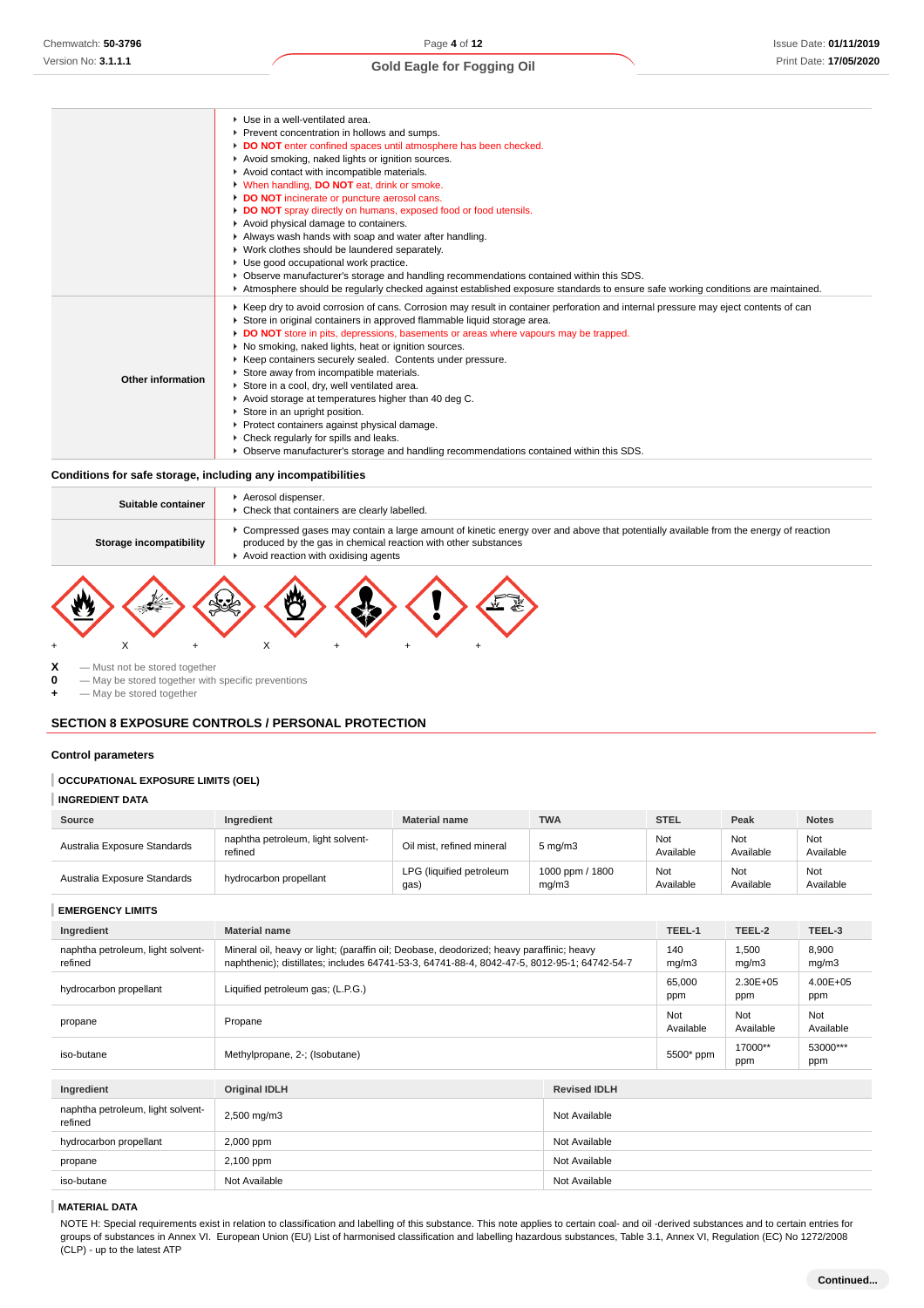NOTE P: The classification as a carcinogen need not apply if it can be shown that the substance contains less than 0.01% w/w benzene (EINECS No 200-753-7). Note E shall also apply when the substance is classified as a carcinogen. This note applies only to certain complex oil-derived substances in Annex VI. European Union (EU) List of harmonised classification and labelling hazardous substances, Table 3.1, Annex VI, Regulation (EC) No 1272/2008 (CLP) - up to the latest ATP

NOTE K: The classification as a carcinogen need not apply if it can be shown that the substance contains less than 0.1%w/w 1,3-butadiene (EINECS No 203-450-8). - European Union (EU) List of harmonised classification and labelling hazardous substances, Table 3.1, Annex VI, Regulation (EC) No 1272/2008 (CLP) - up to the latest ATP

| <b>Exposure controls</b>            |                                                                                                                                                                                                                                                                                                                                                                                                                                                                                                                                                                                                                                                                                                                                                                                                                                                                                                                                                                                                                                                                                                                                                                                                                                                                                                                                                                                                                                                                                                                                                                                                                                                                                     |                                  |                            |
|-------------------------------------|-------------------------------------------------------------------------------------------------------------------------------------------------------------------------------------------------------------------------------------------------------------------------------------------------------------------------------------------------------------------------------------------------------------------------------------------------------------------------------------------------------------------------------------------------------------------------------------------------------------------------------------------------------------------------------------------------------------------------------------------------------------------------------------------------------------------------------------------------------------------------------------------------------------------------------------------------------------------------------------------------------------------------------------------------------------------------------------------------------------------------------------------------------------------------------------------------------------------------------------------------------------------------------------------------------------------------------------------------------------------------------------------------------------------------------------------------------------------------------------------------------------------------------------------------------------------------------------------------------------------------------------------------------------------------------------|----------------------------------|----------------------------|
|                                     | <b>CARE:</b> Use of a quantity of this material in confined space or poorly ventilated area, where rapid build up of concentrated atmosphere may occur,<br>could require increased ventilation and/or protective gear<br>Engineering controls are used to remove a hazard or place a barrier between the worker and the hazard. Well-designed engineering controls can<br>be highly effective in protecting workers and will typically be independent of worker interactions to provide this high level of protection.<br>The basic types of engineering controls are:<br>Process controls which involve changing the way a job activity or process is done to reduce the risk.<br>Enclosure and/or isolation of emission source which keeps a selected hazard "physically" away from the worker and ventilation that strategically<br>"adds" and "removes" air in the work environment. Ventilation can remove or dilute an air contaminant if designed properly. The design of a<br>ventilation system must match the particular process and chemical or contaminant in use.<br>Employers may need to use multiple types of controls to prevent employee overexposure.<br>General exhaust is adequate under normal conditions. If risk of overexposure exists, wear SAA approved respirator. Correct fit is essential to<br>obtain adequate protection.<br>Provide adequate ventilation in warehouse or closed storage areas.<br>Air contaminants generated in the workplace possess varying "escape" velocities which, in turn, determine the "capture velocities" of fresh<br>circulating air required to effectively remove the contaminant.<br>Type of Contaminant:<br>Speed: |                                  |                            |
| Appropriate engineering<br>controls | aerosols, (released at low velocity into zone of active generation)                                                                                                                                                                                                                                                                                                                                                                                                                                                                                                                                                                                                                                                                                                                                                                                                                                                                                                                                                                                                                                                                                                                                                                                                                                                                                                                                                                                                                                                                                                                                                                                                                 |                                  | $0.5 - 1$ m/s              |
|                                     | direct spray, spray painting in shallow booths, gas discharge (active generation into zone of rapid air motion)<br>Within each range the appropriate value depends on:<br>Lower end of the range                                                                                                                                                                                                                                                                                                                                                                                                                                                                                                                                                                                                                                                                                                                                                                                                                                                                                                                                                                                                                                                                                                                                                                                                                                                                                                                                                                                                                                                                                    |                                  | 1-2.5 m/s (200-500 f/min.) |
|                                     |                                                                                                                                                                                                                                                                                                                                                                                                                                                                                                                                                                                                                                                                                                                                                                                                                                                                                                                                                                                                                                                                                                                                                                                                                                                                                                                                                                                                                                                                                                                                                                                                                                                                                     | Upper end of the range           |                            |
|                                     | 1: Room air currents minimal or favourable to capture                                                                                                                                                                                                                                                                                                                                                                                                                                                                                                                                                                                                                                                                                                                                                                                                                                                                                                                                                                                                                                                                                                                                                                                                                                                                                                                                                                                                                                                                                                                                                                                                                               | 1: Disturbing room air currents  |                            |
|                                     | 2: Contaminants of low toxicity or of nuisance value only.                                                                                                                                                                                                                                                                                                                                                                                                                                                                                                                                                                                                                                                                                                                                                                                                                                                                                                                                                                                                                                                                                                                                                                                                                                                                                                                                                                                                                                                                                                                                                                                                                          | 2: Contaminants of high toxicity |                            |
|                                     | 3: Intermittent, low production.                                                                                                                                                                                                                                                                                                                                                                                                                                                                                                                                                                                                                                                                                                                                                                                                                                                                                                                                                                                                                                                                                                                                                                                                                                                                                                                                                                                                                                                                                                                                                                                                                                                    | 3: High production, heavy use    |                            |
|                                     | 4: Large hood or large air mass in motion                                                                                                                                                                                                                                                                                                                                                                                                                                                                                                                                                                                                                                                                                                                                                                                                                                                                                                                                                                                                                                                                                                                                                                                                                                                                                                                                                                                                                                                                                                                                                                                                                                           | 4: Small hood-local control only |                            |
|                                     | Simple theory shows that air velocity falls rapidly with distance away from the opening of a simple extraction pipe. Velocity generally decreases<br>with the square of distance from the extraction point (in simple cases). Therefore the air speed at the extraction point should be adjusted,<br>accordingly, after reference to distance from the contaminating source. The air velocity at the extraction fan, for example, should be a minimum of<br>1-2 m/s (200-400 f/min.) for extraction of solvents generated in a tank 2 meters distant from the extraction point. Other mechanical<br>considerations, producing performance deficits within the extraction apparatus, make it essential that theoretical air velocities are multiplied by<br>factors of 10 or more when extraction systems are installed or used.                                                                                                                                                                                                                                                                                                                                                                                                                                                                                                                                                                                                                                                                                                                                                                                                                                                     |                                  |                            |
| <b>Personal protection</b>          |                                                                                                                                                                                                                                                                                                                                                                                                                                                                                                                                                                                                                                                                                                                                                                                                                                                                                                                                                                                                                                                                                                                                                                                                                                                                                                                                                                                                                                                                                                                                                                                                                                                                                     |                                  |                            |
| Eye and face protection             | No special equipment for minor exposure i.e. when handling small quantities.<br><b>OTHERWISE:</b> For potentially moderate or heavy exposures:<br>Safety glasses with side shields.<br>▶ NOTE: Contact lenses pose a special hazard; soft lenses may absorb irritants and ALL lenses concentrate them.                                                                                                                                                                                                                                                                                                                                                                                                                                                                                                                                                                                                                                                                                                                                                                                                                                                                                                                                                                                                                                                                                                                                                                                                                                                                                                                                                                              |                                  |                            |
| <b>Skin protection</b>              | See Hand protection below                                                                                                                                                                                                                                                                                                                                                                                                                                                                                                                                                                                                                                                                                                                                                                                                                                                                                                                                                                                                                                                                                                                                                                                                                                                                                                                                                                                                                                                                                                                                                                                                                                                           |                                  |                            |
| Hands/feet protection               | • No special equipment needed when handling small quantities.<br>OTHERWISE:<br>For potentially moderate exposures:<br>▶ Wear general protective gloves, eg. light weight rubber gloves.<br>For potentially heavy exposures:<br>▶ Wear chemical protective gloves, eg. PVC. and safety footwear.                                                                                                                                                                                                                                                                                                                                                                                                                                                                                                                                                                                                                                                                                                                                                                                                                                                                                                                                                                                                                                                                                                                                                                                                                                                                                                                                                                                     |                                  |                            |
| <b>Body protection</b>              | See Other protection below                                                                                                                                                                                                                                                                                                                                                                                                                                                                                                                                                                                                                                                                                                                                                                                                                                                                                                                                                                                                                                                                                                                                                                                                                                                                                                                                                                                                                                                                                                                                                                                                                                                          |                                  |                            |
| Other protection                    | No special equipment needed when handling small quantities.<br><b>OTHERWISE:</b><br>• Overalls.<br>Skin cleansing cream.<br>▶ Eyewash unit.<br>Do not spray on hot surfaces.<br>▶ The clothing worn by process operators insulated from earth may develop static charges far higher (up to 100 times) than the minimum<br>ignition energies for various flammable gas-air mixtures. This holds true for a wide range of clothing materials including cotton.<br>Avoid dangerous levels of charge by ensuring a low resistivity of the surface material worn outermost.<br>BRETHERICK: Handbook of Reactive Chemical Hazards.                                                                                                                                                                                                                                                                                                                                                                                                                                                                                                                                                                                                                                                                                                                                                                                                                                                                                                                                                                                                                                                        |                                  |                            |

#### **Respiratory protection**

Type AX Filter of sufficient capacity. (AS/NZS 1716 & 1715, EN 143:2000 & 149:2001, ANSI Z88 or national equivalent)

Where the concentration of gas/particulates in the breathing zone, approaches or exceeds the "Exposure Standard" (or ES), respiratory protection is required. Degree of protection varies with both face-piece and Class of filter; the nature of protection varies with Type of filter.

| <b>Required Minimum Protection Factor</b> | <b>Half-Face Respirator</b> | <b>Full-Face Respirator</b> | <b>Powered Air Respirator</b> |
|-------------------------------------------|-----------------------------|-----------------------------|-------------------------------|
| up to $10 \times ES$                      | AX-AUS                      |                             | AX-PAPR-AUS / Class 1         |
| up to $50 \times ES$                      | -                           | AX-AUS / Class 1            |                               |
| up to $100 \times ES$                     | -                           | $AX-2$                      | AX-PAPR-2 ^                   |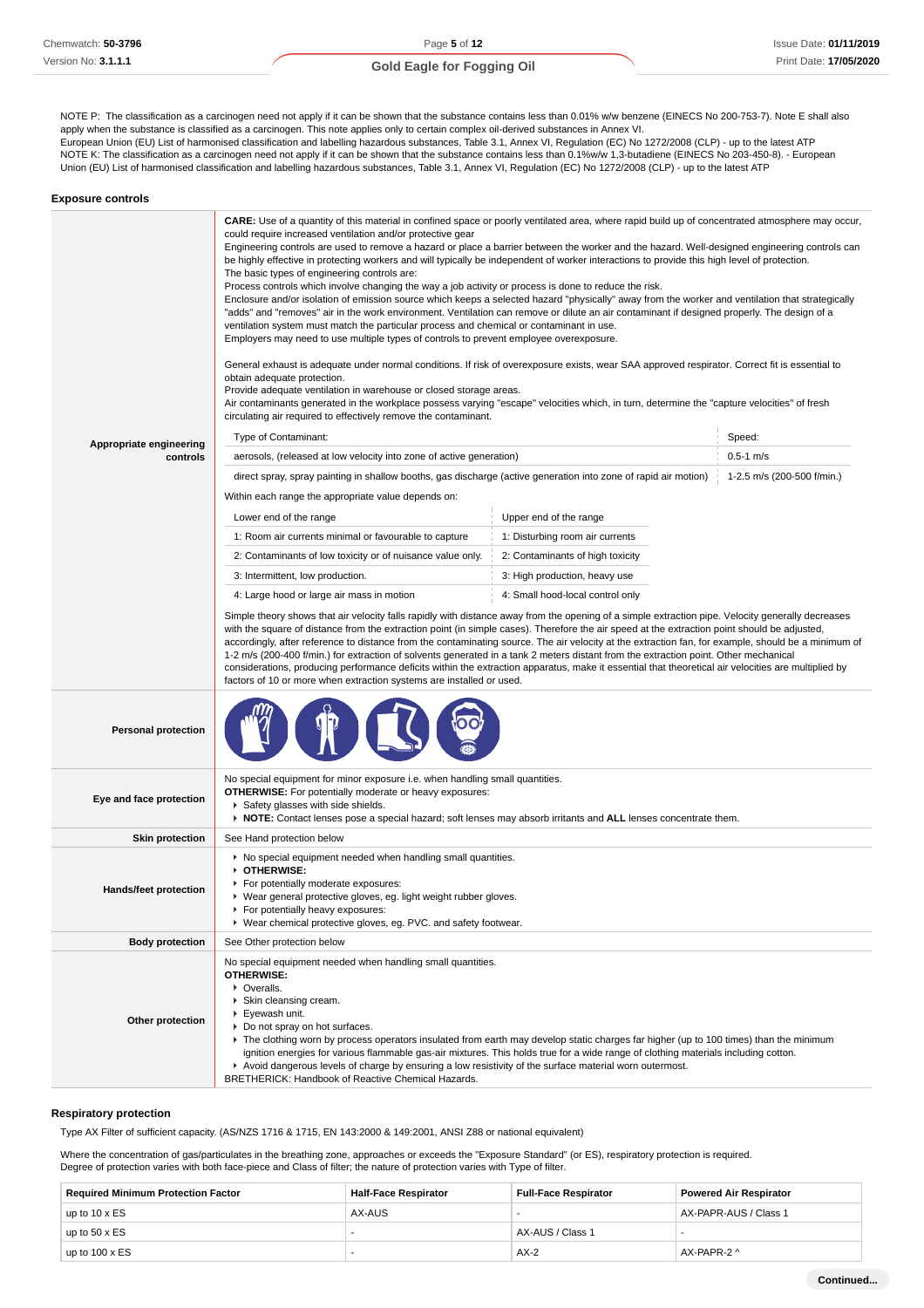#### ^ - Full-face

A(All classes) = Organic vapours, B AUS or B1 = Acid gasses, B2 = Acid gas or hydrogen cyanide(HCN), B3 = Acid gas or hydrogen cyanide(HCN), E = Sulfur dioxide(SO2), G = Agricultural chemicals, K = Ammonia(NH3), Hg = Mercury, NO = Oxides of nitrogen, MB = Methyl bromide, AX = Low boiling point organic compounds(below 65 degC)

- Cartridge respirators should never be used for emergency ingress or in areas of unknown vapour concentrations or oxygen content.
- F The wearer must be warned to leave the contaminated area immediately on detecting any odours through the respirator. The odour may indicate that the mask is not functioning properly, that the vapour concentration is too high, or that the mask is not properly fitted. Because of these limitations, only restricted use of cartridge respirators is considered appropriate.
- Cartridge performance is affected by humidity. Cartridges should be changed after 2 hr of continuous use unless it is determined that the humidity is less than 75%, in which case, cartridges can be used for 4 hr. Used cartridges should be discarded daily, regardless of the length of time used

Aerosols, in common with most vapours/ mists, should never be used in confined spaces without adequate ventilation. Aerosols, containing agents designed to enhance or mask smell, have triggered allergic reactions in predisposed individuals.

#### **SECTION 9 PHYSICAL AND CHEMICAL PROPERTIES**

#### **Information on basic physical and chemical properties**

| Appearance                                      | Aerosol.                 |                                            |                |
|-------------------------------------------------|--------------------------|--------------------------------------------|----------------|
|                                                 |                          |                                            |                |
| <b>Physical state</b>                           | <b>Compressed Gas</b>    | Relative density (Water = $1$ )            | 1.0            |
| Odour                                           | Not Available            | Partition coefficient n-octanol<br>/ water | Not Available  |
| <b>Odour threshold</b>                          | Not Available            | Auto-ignition temperature (°C)             | Not Available  |
| pH (as supplied)                                | Not Applicable           | <b>Decomposition temperature</b>           | Not Available  |
| Melting point / freezing point<br>(°C)          | Not Available            | <b>Viscosity (cSt)</b>                     | Not Available  |
| Initial boiling point and boiling<br>range (°C) | Not Available            | Molecular weight (g/mol)                   | Not Applicable |
| Flash point (°C)                                | $-104$                   | Taste                                      | Not Available  |
| <b>Evaporation rate</b>                         | Not Available            | <b>Explosive properties</b>                | Not Available  |
| Flammability                                    | <b>HIGHLY FLAMMABLE.</b> | <b>Oxidising properties</b>                | Not Available  |
| Upper Explosive Limit (%)                       | 9.5                      | Surface Tension (dyn/cm or<br>mN/m         | Not Available  |
| Lower Explosive Limit (%)                       | 1.8                      | <b>Volatile Component (%vol)</b>           | 100            |
| Vapour pressure (kPa)                           | Not Available            | Gas group                                  | Not Available  |
| Solubility in water                             | Immiscible               | pH as a solution (1%)                      | Not Available  |
| Vapour density (Air = 1)                        | Not Available            | VOC g/L                                    | Not Available  |

### **SECTION 10 STABILITY AND REACTIVITY**

| <b>Reactivity</b>                          | See section 7                                                                                                                    |
|--------------------------------------------|----------------------------------------------------------------------------------------------------------------------------------|
| <b>Chemical stability</b>                  | Elevated temperatures.<br>Presence of open flame.<br>▶ Product is considered stable.<br>Hazardous polymerisation will not occur. |
| Possibility of hazardous<br>reactions      | See section 7                                                                                                                    |
| <b>Conditions to avoid</b>                 | See section 7                                                                                                                    |
| Incompatible materials                     | See section 7                                                                                                                    |
| <b>Hazardous decomposition</b><br>products | See section 5                                                                                                                    |

#### **SECTION 11 TOXICOLOGICAL INFORMATION**

#### **Information on toxicological effects**

|           | Inhalation of vapours may cause drowsiness and dizziness. This may be accompanied by narcosis, reduced alertness, loss of reflexes, lack of<br>coordination and vertigo.                                                                                                                                                                                                                                                                                                                                                                                                                                                                                                                                                                                                                                                                                                                                                                   |
|-----------|--------------------------------------------------------------------------------------------------------------------------------------------------------------------------------------------------------------------------------------------------------------------------------------------------------------------------------------------------------------------------------------------------------------------------------------------------------------------------------------------------------------------------------------------------------------------------------------------------------------------------------------------------------------------------------------------------------------------------------------------------------------------------------------------------------------------------------------------------------------------------------------------------------------------------------------------|
| Inhaled   | Inhalation of aerosols (mists, fumes), generated by the material during the course of normal handling, may be damaging to the health of the<br>individual.<br>Limited evidence or practical experience suggests that the material may produce irritation of the respiratory system, in a significant number of<br>individuals, following inhalation. In contrast to most organs, the lung is able to respond to a chemical insult by first removing or neutralising the<br>irritant and then repairing the damage. The repair process, which initially evolved to protect mammalian lungs from foreign matter and antigens,<br>may however, produce further lung damage resulting in the impairment of gas exchange, the primary function of the lungs. Respiratory tract<br>irritation often results in an inflammatory response involving the recruitment and activation of many cell types, mainly derived from the vascular<br>system. |
|           | Inhalation hazard is increased at higher temperatures.<br>Central nervous system (CNS) depression may include nonspecific discomfort, symptoms of giddiness, headache, dizziness, nausea,<br>anaesthetic effects, slowed reaction time, slurred speech and may progress to unconsciousness. Serious poisonings may result in respiratory<br>depression and may be fatal.<br>WARNING: Intentional misuse by concentrating/inhaling contents may be lethal.                                                                                                                                                                                                                                                                                                                                                                                                                                                                                  |
| Ingestion | Accidental ingestion of the material may be damaging to the health of the individual.<br>Not normally a hazard due to physical form of product.<br>Considered an unlikely route of entry in commercial/industrial environments                                                                                                                                                                                                                                                                                                                                                                                                                                                                                                                                                                                                                                                                                                             |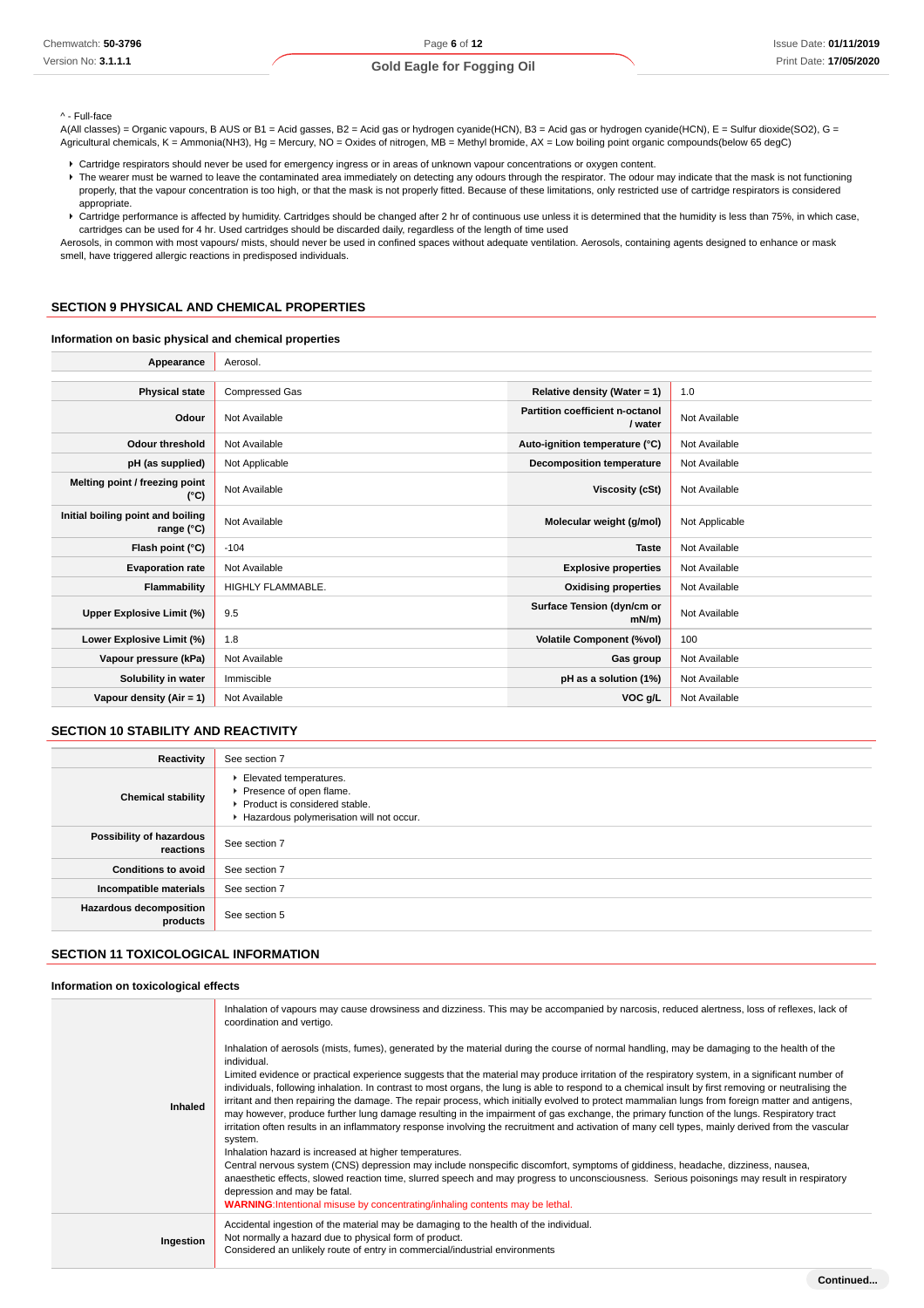|                                             | Considered an unlikely route of entry in commercial/industrial environments. The liquid may produce gastrointestinal discomfort and may be<br>harmful if swallowed. Ingestion may result in nausea, pain and vomiting. Vomit entering the lungs by aspiration may cause potentially lethal<br>chemical pneumonitis                                                                                                                                                                                                                                                                                                                                                                                                                                          |                                                                                                                                        |  |  |
|---------------------------------------------|-------------------------------------------------------------------------------------------------------------------------------------------------------------------------------------------------------------------------------------------------------------------------------------------------------------------------------------------------------------------------------------------------------------------------------------------------------------------------------------------------------------------------------------------------------------------------------------------------------------------------------------------------------------------------------------------------------------------------------------------------------------|----------------------------------------------------------------------------------------------------------------------------------------|--|--|
| <b>Skin Contact</b>                         | Repeated exposure may cause skin cracking, flaking or drying following normal handling and use.<br>Skin contact with the material may damage the health of the individual; systemic effects may result following absorption.<br>Spray mist may produce discomfort<br>Open cuts, abraded or irritated skin should not be exposed to this material<br>The material may accentuate any pre-existing dermatitis condition<br>Entry into the blood-stream through, for example, cuts, abrasions, puncture wounds or lesions, may produce systemic injury with harmful effects.<br>Examine the skin prior to the use of the material and ensure that any external damage is suitably protected.                                                                   |                                                                                                                                        |  |  |
| Eye                                         | Limited evidence exists, or practical experience suggests, that the material may cause eye irritation in a substantial number of individuals and/or<br>is expected to produce significant ocular lesions which are present twenty-four hours or more after instillation into the eye(s) of experimental<br>animals. Repeated or prolonged eye contact may cause inflammation characterised by temporary redness (similar to windburn) of the conjunctiva<br>(conjunctivitis); temporary impairment of vision and/or other transient eye damage/ulceration may occur.<br>Direct contact with the eye may not cause irritation because of the extreme volatility of the gas; however concentrated atmospheres may produce<br>irritation after brief exposures |                                                                                                                                        |  |  |
| <b>Chronic</b>                              | Limited evidence suggests that repeated or long-term occupational exposure may produce cumulative health effects involving organs or<br>biochemical systems.<br>On the basis, primarily, of animal experiments, concern has been expressed by at least one classification body that the material may produce<br>carcinogenic or mutagenic effects; in respect of the available information, however, there presently exists inadequate data for making a<br>satisfactory assessment.<br>Principal route of occupational exposure to the gas is by inhalation.<br><b>WARNING:</b> Aerosol containers may present pressure related hazards.                                                                                                                   |                                                                                                                                        |  |  |
|                                             | <b>TOXICITY</b>                                                                                                                                                                                                                                                                                                                                                                                                                                                                                                                                                                                                                                                                                                                                             | <b>IRRITATION</b>                                                                                                                      |  |  |
| Gold Eagle for Fogging Oil                  | Not Available                                                                                                                                                                                                                                                                                                                                                                                                                                                                                                                                                                                                                                                                                                                                               | Not Available                                                                                                                          |  |  |
|                                             | <b>TOXICITY</b>                                                                                                                                                                                                                                                                                                                                                                                                                                                                                                                                                                                                                                                                                                                                             | <b>IRRITATION</b>                                                                                                                      |  |  |
| naphtha petroleum, light<br>solvent-refined | Dermal (rabbit) LD50: >1900 mg/kg[1]                                                                                                                                                                                                                                                                                                                                                                                                                                                                                                                                                                                                                                                                                                                        | Eye: no adverse effect observed (not irritating)[1]                                                                                    |  |  |
|                                             | Oral (rat) LD50: >4500 mg/kg[1]                                                                                                                                                                                                                                                                                                                                                                                                                                                                                                                                                                                                                                                                                                                             | Skin: adverse effect observed (irritating)[1]                                                                                          |  |  |
|                                             | <b>TOXICITY</b>                                                                                                                                                                                                                                                                                                                                                                                                                                                                                                                                                                                                                                                                                                                                             | <b>IRRITATION</b>                                                                                                                      |  |  |
| hydrocarbon propellant                      | Not Available                                                                                                                                                                                                                                                                                                                                                                                                                                                                                                                                                                                                                                                                                                                                               | Not Available                                                                                                                          |  |  |
|                                             | <b>TOXICITY</b>                                                                                                                                                                                                                                                                                                                                                                                                                                                                                                                                                                                                                                                                                                                                             | <b>IRRITATION</b>                                                                                                                      |  |  |
| propane                                     | Inhalation (rat) LC50: >49942.95 mg/l/15M <sup>[2]</sup>                                                                                                                                                                                                                                                                                                                                                                                                                                                                                                                                                                                                                                                                                                    | Not Available                                                                                                                          |  |  |
|                                             | <b>TOXICITY</b>                                                                                                                                                                                                                                                                                                                                                                                                                                                                                                                                                                                                                                                                                                                                             | <b>IRRITATION</b>                                                                                                                      |  |  |
| iso-butane                                  | Inhalation (rat) LC50: 658 mg/l/4H <sup>[2]</sup>                                                                                                                                                                                                                                                                                                                                                                                                                                                                                                                                                                                                                                                                                                           | Not Available                                                                                                                          |  |  |
| Legend:                                     |                                                                                                                                                                                                                                                                                                                                                                                                                                                                                                                                                                                                                                                                                                                                                             | 1. Value obtained from Europe ECHA Registered Substances - Acute toxicity 2.* Value obtained from manufacturer's SDS. Unless otherwise |  |  |

| <b>NAPHTHA PETROLEUM,</b><br><b>LIGHT SOLVENT-REFINED</b> | For Low Boiling Point Naphthas (LBPNs):<br><b>Acute toxicity:</b><br>LBPNs generally have low acute toxicity by the oral (median lethal dose [LD50] in rats > 2000 mg/kg-bw), inhalation (LD50 in rats > 5000 mg/m3)<br>and dermal (LD50 in rabbits > 2000 mg/kg-bw) routes of exposure<br>Most LBPNs are mild to moderate eye and skin irritants in rabbits, with the exception of heavy catalytic cracked and heavy catalytic reformed<br>naphthas, which have higher primary skin irritation indices.<br>Sensitisation:<br>LBPNs do not appear to be skin sensitizers, but a poor response in the positive control was also noted in these studies<br><b>Repeat dose toxicity:</b><br>The lowest-observed-adverse-effect concentration (LOAEC) and lowest-observed-adverse-effect level (LOAEL) values identified following<br>short-term (2-89 days) and subchronic (greater than 90 days) exposure to the LBPN substances. These values were determined for a variety of<br>endpoints after considering the toxicity data for all LBPNs in the group. Most of the studies were carried out by the inhalation route of exposure.<br>Renal effects, including increased kidney weight, renal lesions (renal tubule dilation, necrosis) and hyaline droplet formation, observed in male<br>rats exposed orally or by inhalation to most LBPNs, were considered species- and sex-specific These effects were determined to be due to a<br>mechanism of action not relevant to humans -specifically, the interaction between hydrocarbon metabolites and alpha-2-microglobulin, an<br>enzyme not produced in substantial amounts in female rats, mice and other species, including humans. The resulting nephrotoxicity and<br>subsequent carcinogenesis in male rats were therefore not considered in deriving LOAEC/LOAEL values.<br>Only a limited number of studies of short-term and subchronic duration were identified for site-restricted LBPNs. The lowest LOAEC identified in<br>these studies, via the inhalation route, is 5475 mg/m3, based on a concentration-related increase in liver weight in both male and female rats<br>following a 13-week exposure to light catalytic cracked naphtha. Shorter exposures of rats to this test substance resulted in nasal irritation at<br>9041 mg/m3<br>No systemic toxicity was reported following dermal exposure to light catalytic cracked naphtha, but skin irritation and accompanying<br>histopathological changes were increased, in a dose-dependent manner, at doses as low as 30 mg/kg-bw per day when applied 5 days per week<br>for 90 days in rats<br>No non-cancer chronic toxicity studies (= 1 year) were identified for site-restricted LBPNs and very few non-cancer chronic toxicity studies were<br>identified for other LBPNs. An LOAEC of 200 mg/m3 was noted in a chronic inhalation study that exposed mice and rats to unleaded gasoline<br>(containing 2% benzene). This inhalation LOAEC was based on ocular discharge and ocular irritation in rats. At the higher concentration of 6170<br>mg/m3, increased kidney weight was observed in male and female rats (increased kidney weight was also observed in males only at 870<br>mg/m3). Furthermore, decreased body weight in male and female mice was also observed at 6170 mg/m3<br>A LOAEL of 714 mg/kg-bw was identified for dermal exposure based on local skin effects (inflammatory and degenerative skin changes) in mice<br>following application of naphtha for 105 weeks. No systemic toxicity was reported.<br>Genotoxicity:<br>Although few genotoxicity studies were identified for the site-restricted LBPNs, the genotoxicity of several other LBPN substances has been<br>evaluated using a variety of in vivo and in vitro assays. While in vivo genotoxicity assays were negative overall, the in vitro tests exhibited mixed<br>results. |
|-----------------------------------------------------------|------------------------------------------------------------------------------------------------------------------------------------------------------------------------------------------------------------------------------------------------------------------------------------------------------------------------------------------------------------------------------------------------------------------------------------------------------------------------------------------------------------------------------------------------------------------------------------------------------------------------------------------------------------------------------------------------------------------------------------------------------------------------------------------------------------------------------------------------------------------------------------------------------------------------------------------------------------------------------------------------------------------------------------------------------------------------------------------------------------------------------------------------------------------------------------------------------------------------------------------------------------------------------------------------------------------------------------------------------------------------------------------------------------------------------------------------------------------------------------------------------------------------------------------------------------------------------------------------------------------------------------------------------------------------------------------------------------------------------------------------------------------------------------------------------------------------------------------------------------------------------------------------------------------------------------------------------------------------------------------------------------------------------------------------------------------------------------------------------------------------------------------------------------------------------------------------------------------------------------------------------------------------------------------------------------------------------------------------------------------------------------------------------------------------------------------------------------------------------------------------------------------------------------------------------------------------------------------------------------------------------------------------------------------------------------------------------------------------------------------------------------------------------------------------------------------------------------------------------------------------------------------------------------------------------------------------------------------------------------------------------------------------------------------------------------------------------------------------------------------------------------------------------------------------------------------------------------------------------------------------------------------------------------------------------------------------------------------------------------------------------------------------------------------------------------------------------------------------------------------------------------------------------------------------------------------------------------------------------------------------------------------------------------------------------------------------------------------------------------------------------------------------------------------------------------------------------------------------------------------------------------------------------|
|                                                           | For in vivo genotoxicity tests, LBPNs exhibited negative results for chromosomal aberrations and micronuclei induction, but exhibited positive                                                                                                                                                                                                                                                                                                                                                                                                                                                                                                                                                                                                                                                                                                                                                                                                                                                                                                                                                                                                                                                                                                                                                                                                                                                                                                                                                                                                                                                                                                                                                                                                                                                                                                                                                                                                                                                                                                                                                                                                                                                                                                                                                                                                                                                                                                                                                                                                                                                                                                                                                                                                                                                                                                                                                                                                                                                                                                                                                                                                                                                                                                                                                                                                                                                                                                                                                                                                                                                                                                                                                                                                                                                                                                                                                       |

specified data extracted from RTECS - Register of Toxic Effect of chemical Substances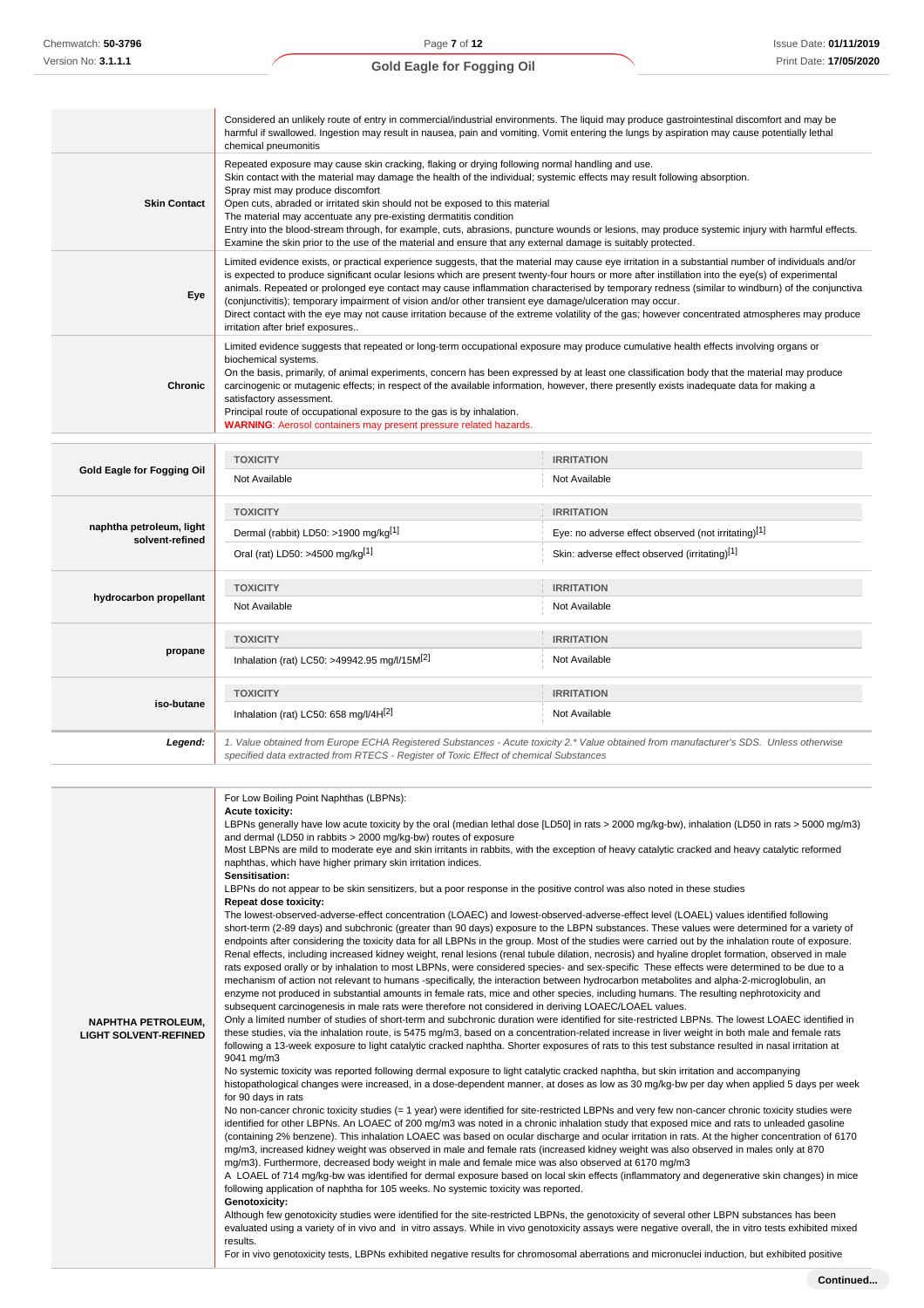results in one sister chromatid exchange assay although this result was not considered definitive for clastogenic activity as no genetic material was unbalanced or lost. Mixtures that were tested, which included a number of light naphthas, displayed mixed results (i.e., both positive and negative for the same assay) for chromosomal aberrations and negative results for the dominant lethal mutation assay. Unleaded gasoline (containing 2% benzene) was tested for its ability to induce unscheduled deoxyribonucleic acid (DNA) synthesis (UDS) and replicative DNA synthesis (RDS) in rodent hepatocytes and kidney cells. UDS and RDS were induced in mouse hepatocytes via oral exposure and RDS was induced in rat kidney cells via oral and inhalation exposure. Unleaded gasoline (benzene content not stated) exhibited negative results for chromosomal aberrations and the dominant lethal mutation assay and mixed results for atypical cell foci in rodent renal and hepatic cells. For in vitro genotoxicity studies, LBPNs were negative for six out of seven Ames tests, and were also negative for UDS and for forward mutations LBPNs exhibited mixed or equivocal results for the mouse lymphoma and sister chromatid exchange assays, as well as for cell transformation and positive results for one bacterial DNA repair assay. Mixtures that were tested, which included a number of light naphthas, displayed negative results for the Ames and mouse lymphoma assays Gasoline exhibited negative results for the Ames test battery, the sister chromatid exchange assay and for one mutagenicity assay . Mixed results were observed for UDS and the mouse lymphoma assay.

While the majority of in vivo genotoxicity results for LBPN substances are negative, the potential for genotoxicity of LBPNs as a group cannot be discounted based on the mixed in vitro genotoxicity results.

#### **Carcinogenicity:**

Although a number of epidemiological studies have reported increases in the incidence of a variety of cancers, the majority of these studies are considered to contain incomplete or inadequate information. Limited data, however, are available for skin cancer and leukemia incidence, as well as mortality among petroleum refinery workers. It was concluded that there is limited evidence supporting the view that working in petroleum refineries entails a carcinogenic risk (Group 2A carcinogen). IARC (1989a) also classified gasoline as a Group 2B carcinogen; it considered the evidence for carcinogenicity in humans from gasoline to be inadequate and noted that published epidemiological studies had several limitations, including a lack of exposure data and the fact that it was not possible to separate the effects of combustion products from those of gasoline itself. Similar conclusions were drawn from other reviews of epidemiological studies for gasoline (US EPA 1987a, 1987b). Thus, the evidence gathered from these epidemiological studies is considered to be inadequate to conclude on the effect s of human exposure to LBPN substances.

No inhalation studies assessing the carcinogenicity of the site-restricted LBPNs were identified. Only unleaded gasoline has been examined for its carcinogenic potential, in several inhalation studies. In one study, rats and mice were exposed to 0, 200, 870 or 6170 mg/m3 of a 2% benzene formulation of the test substance, via inhalation, for approximately 2 years. A statistically significant increase in hepatocellular adenomas and carcinomas, as well as a non-statistical increase in renal tumours, were observed at the highest dose in female mice. A dose-dependent increase in the incidence of primary renal neoplasms was also detected in male rats, but this was not considered to be relevant to humans, as discussed previously.Carcinogenicity was also assessed for unleaded gasoline, via inhalation, as part of initiation/promotion studies. In these studies, unleaded gasoline did not appear to initiate tumour formation, but did show renal cell and hepatic tumour promotion ability, when rats and mice were exposed, via inhalation, for durations ranging from 13 weeks to approximately 1 year using an initiation/promotion protocol However, further examination of data relevant to the composition of unleaded gasoline demonstrated that this is a highly-regulated substance; it is expected to contain a lower percentage of benzene and has a discrete component profile when compared to other substances in the LBPN group.

Both the European Commission and the International Agency for Research on Cancer (IARC) have classified LBPN substances as carcinogenic. All of these substances were classified by the European Commission (2008) as Category 2 (R45: may cause cancer) (benzene content = 0.1% by weight). IARC has classified gasoline, an LBPN, as a Group 2B carcinogen (possibly carcinogenic to humans) and "occupational exposures in petroleum refining" as Group 2A carcinogens (probably carcinogenic to humans).

Several studies were conducted on experimental animals to investigate the dermal carcinogenicity of LBPNs. The majority of these studies were conducted through exposure of mice to doses ranging from 694-1351 mg/kg-bw, for durations ranging from 1 year to the animals' lifetime or until a tumour persisted for 2 weeks. Given the route of exposure, the studies specifically examined the formation of skin tumours. Results for carcinogenicity via dermal exposure are mixed. Both malignant and benign skin tumours were induced with heavy catalytic cracked naphtha, light catalytic cracked naphtha, light

straight-run naphtha and naphtha Significant increases in squamous cell carcinomas were also observed when mice were dermally treated with Stoddard solvent, but the latter was administered as a mixture (90% test substance), and the details of the study were not available. In contrast, insignificant increases in tumour formation or no tumours were observed when light alkylate naphtha, heavy catalytic reformed naphtha, sweetened naphtha, light catalytically cracked naphtha

or unleaded gasoline was dermally applied to mice. Negative results for skin tumours were also observed in male mice dermally exposed to sweetened naphtha using an initiation/promotion protocol.

#### Reproductive/ Developmental toxicity:

No reproductive or developmental toxicity was observed for the majority of LBPN substances evaluated. Most of these studies were carried out by inhalation exposure in rodents.

NOAEC values for reproductive toxicity following inhalation exposure ranged from 1701 mg/m3 (CAS RN 8052-41-3) to 27 687 mg/m3 (CAS RN 64741-63-5) for the LBPNs group evaluated, and from 7690 mg/m3 to 27 059 mg/m3 for the site-restricted light catalytic cracked and full-range catalytic reformed naphthas. However, a decreased number of pups per litter and higher frequency of post-implantation loss were observed following inhalation exposure of female rats to hydrotreated heavy naphtha (CAS RN 64742-48-9) at a concentration of 4679 mg/m3, 6 hours per day, from gestational days 7-20. For dermal exposures, NOAEL values of 714 mg/kg-bw (CAS RN 8030-30-6) and 1000 mg/kg-bw per day (CAS RN 68513-02-0) were noted . For oral exposures, no adverse effects on reproductive parameters were reported when rats were given site-restricted light catalytic cracked naphtha at 2000 mg/kg on gestational day 13 .

For most LBPNs, no treatment-related developmental effects were observed by the different routes of exposure However, developmental toxicity was observed for a few naphthas. Decreased foetal body weight and an increased incidence of ossification variations were observed when rat dams were exposed to light aromatized solvent naphtha, by gavage, at 1250 mg/kg-bw per day. In addition, pregnant rats exposed by inhalation to hydrotreated heavy naphtha at 4679 mg/m3 delivered pups with higher birth weights. Cognitive and memory impairments were also observed in the offspring.

#### Low Boiling Point Naphthas [Site-Restricted]

Studies indicate that normal, branched and cyclic paraffins are absorbed from the mammalian gastrointestinal tract and that the absorption of n-paraffins is inversely proportional to the carbon chain length,with little absorption above C30. With respect to the carbon chain lengths likely to be present in mineral oil, n-paraffins may be absorbed to a greater extent that iso- or cyclo-paraffins.

The major classes of hydrocarbons have been shown to be well absorbed by the gastrointestinal tract in various species. In many cases, the hydrophobic hydrocarbons are ingested in association with dietary lipids. The dependence of hydrocarbon absorption on concomitant triglyceride digestion and absorption,is known as the "hydrocarbon continuum hypothesis", and asserts that a series of solubilising phases in the intestinal lumen, created by dietary triglycerides and their digestion products, afford hydrocarbons a route to the lipid phase of the intestinal absorptive cell (enterocyte) membrane. While some hydrocarbons may traverse the mucosal epithelium unmetabolised and appear as solutes in lipoprotein particles in intestinal lymph, there is evidence that most hydrocarbons partially separate from nutrient lipids and undergo metabolic transformation in the enterocyte. The enterocyte may play a major role in determining the proportion of an absorbed hydrocarbon that, by escaping initial biotransformation, becomes available for deposition in its unchanged form in peripheral tissues such as adipose tissue, or in the liver. for petroleum:

Altered mental state, drowsiness, peripheral motor neuropathy, irreversible brain damage (so-called Petrol Sniffer's Encephalopathy), delirium, seizures, and sudden death have been reported from repeated overexposure to some hydrocarbon solvents, naphthas, and gasoline This product may contain benzene which is known to cause acute myeloid leukaemia and n-hexane which has been shown to metabolize to compounds which are neuropathic.

This product contains toluene. There are indications from animal studies that prolonged exposure to high concentrations of toluene may lead to hearing loss.

This product contains ethyl benzene and naphthalene from which there is evidence of tumours in rodents

**Carcinogenicity:** Inhalation exposure to mice causes liver tumours, which are not considered relevant to humans. Inhalation exposure to rats causes kidney tumours which are not considered relevant to humans.

**Mutagenicity:** There is a large database of mutagenicity studies on gasoline and gasoline blending streams, which use a wide variety of endpoints and give predominantly negative results. All in vivo studies in animals and recent studies in exposed humans (e.g. petrol service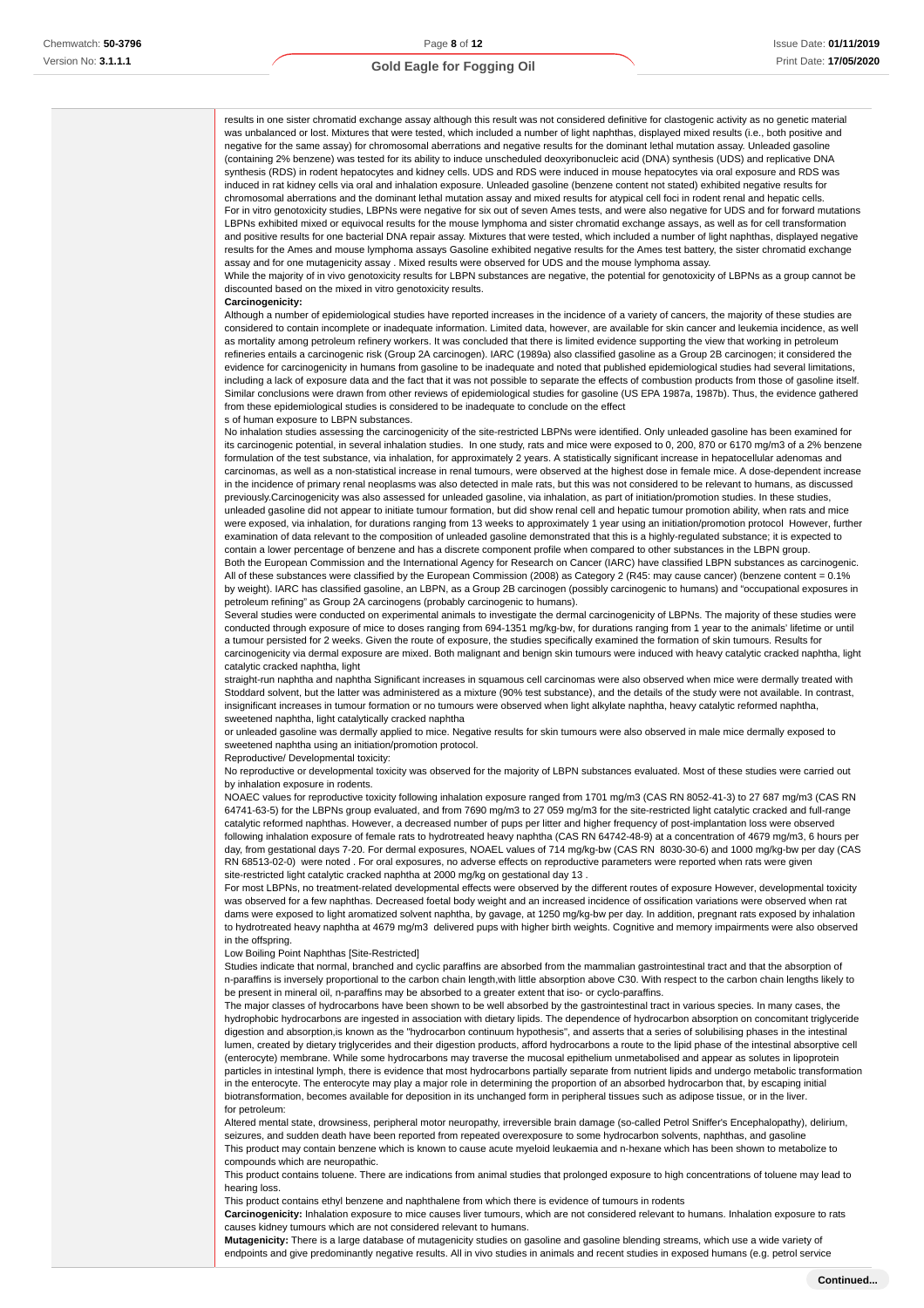|                                                                                                                          | station attendants) have shown negative results in mutagenicity assays.<br>Reproductive Toxicity: Repeated exposure of pregnant rats to high concentrations of toluene (around or exceeding 1000 ppm) can cause<br>developmental effects, such as lower birth weight and developmental neurotoxicity, on the foetus. However, in a two-generation reproductive<br>study in rats exposed to gasoline vapour condensate, no adverse effects on the foetus were observed.<br>Human Effects: Prolonged/ repeated contact may cause defatting of the skin which can lead to dermatitis and may make the skin more<br>susceptible to irritation and penetration by other materials.<br>Lifetime exposure of rodents to gasoline produces carcinogenicity although the relevance to humans has been questioned. Gasoline induces<br>debris, mineralisation of renal medullary tubules and necrosis. A sustained regenerative proliferation occurs in epithelial cells with subsequent<br>but not in females and, more importantly, not in humans.<br>The substance is classified by IARC as Group 3:<br><b>NOT</b> classifiable as to its carcinogenicity to humans.<br>Evidence of carcinogenicity may be inadequate or limited in animal testing.<br>for full-range naphthas                                                                                                                                                                                                                                                                                                                                                                                                                                                                                                                                                                                                                                                                                                                                                                                                                                                                                                                                                                                                                                                                                                                                                                                                                                                                                                                                                                                                                                                                                                                                                                                                                                                                                                                                                                                                                                                                                                                                                                                                                                                                                                                                                                                                                                                                                                                                                                                                                                                                                                                                                                                                                                                                                                                                                                                                                                                                                                                                                                                                                                                                                                                                                                                                                                                                                                                                                                                                     |                                 | kidney cancer in male rats as a consequence of accumulation of the alpha2-microglobulin protein in hyaline droplets in the male (but not female)<br>rat kidney. Such abnormal accumulation represents lysosomal overload and leads to chronic renal tubular cell degeneration, accumulation of cell<br>neoplastic transformation with continued exposure. The alpha2-microglobulin is produced under the influence of hormonal controls in male rats |  |  |
|--------------------------------------------------------------------------------------------------------------------------|-----------------------------------------------------------------------------------------------------------------------------------------------------------------------------------------------------------------------------------------------------------------------------------------------------------------------------------------------------------------------------------------------------------------------------------------------------------------------------------------------------------------------------------------------------------------------------------------------------------------------------------------------------------------------------------------------------------------------------------------------------------------------------------------------------------------------------------------------------------------------------------------------------------------------------------------------------------------------------------------------------------------------------------------------------------------------------------------------------------------------------------------------------------------------------------------------------------------------------------------------------------------------------------------------------------------------------------------------------------------------------------------------------------------------------------------------------------------------------------------------------------------------------------------------------------------------------------------------------------------------------------------------------------------------------------------------------------------------------------------------------------------------------------------------------------------------------------------------------------------------------------------------------------------------------------------------------------------------------------------------------------------------------------------------------------------------------------------------------------------------------------------------------------------------------------------------------------------------------------------------------------------------------------------------------------------------------------------------------------------------------------------------------------------------------------------------------------------------------------------------------------------------------------------------------------------------------------------------------------------------------------------------------------------------------------------------------------------------------------------------------------------------------------------------------------------------------------------------------------------------------------------------------------------------------------------------------------------------------------------------------------------------------------------------------------------------------------------------------------------------------------------------------------------------------------------------------------------------------------------------------------------------------------------------------------------------------------------------------------------------------------------------------------------------------------------------------------------------------------------------------------------------------------------------------------------------------------------------------------------------------------------------------------------------------------------------------------------------------------------------------------------------------------------------------------------------------------------------------------------------------------------------------------------------------------------------------------------------------------------------------------------------------------------------------------------------------------------------------------------------------------------------------------------------------------------------------------------------------------------------------------------------------------------------------------------------------------------------------------------------------------------------------------------------------------------------------------------------------------------------------------------------------------------------------------------------------------------------------------------------------------------------------------------------------|---------------------------------|------------------------------------------------------------------------------------------------------------------------------------------------------------------------------------------------------------------------------------------------------------------------------------------------------------------------------------------------------------------------------------------------------------------------------------------------------|--|--|
| <b>HYDROCARBON</b><br><b>PROPELLANT</b>                                                                                  | for Petroleum Hydrocarbon Gases:<br>In many cases, there is more than one potentially toxic constituent in a refinery gas. In those cases, the constituent that is most toxic for a<br>particular endpoint in an individual refinery stream is used to characterize the endpoint hazard for that stream. The hazard potential for each<br>mammalian endpoint for each of the petroleum hydrocarbon gases is dependent upon each petroleum hydrocarbon gas constituent endpoint<br>toxicity values (LC50, LOAEL, etc.) and the relative concentration of the constituent present in that gas. It should also be noted that for an<br>individual petroleum hydrocarbon gas, the constituent characterizing toxicity may be different for different mammalian endpoints, again, being<br>dependent upon the concentration of the different constituents in each, distinct petroleum hydrocarbon gas.<br>All Hydrocarbon Gases Category members contain primarily hydrocarbons (i.e., alkanes and alkenes) and occasionally asphyxiant gases like<br>hydrogen. The inorganic components of the petroleum hydrocarbon gases are less toxic than the C1 - C4 and C5 - C6 hydrocarbon components<br>to both mammalian and aquatic organisms. Unlike other petroleum product categories (e.g. gasoline, diesel fuel, lubricating oils, etc.), the<br>inorganic and hydrocarbon constituents of hydrocarbon gases can be evaluated for hazard individually to then predict the screening level hazard<br>of the Category members<br>Acute toxicity: No acute toxicity LC50 values have been derived for the C1 -C4 and C5- C6 hydrocarbon (HC) fractions because no mortality<br>was observed at the highest exposure levels tested $(-5 \text{ mg/l})$ for these petroleum hydrocarbon gas constituents. The order of acute toxicity of<br>petroleum hydrocarbon gas constituents from most to least toxic is:<br>C5-C6 HCs (LC50 > 1063 ppm) > C1-C4 HCs (LC50 > 10,000 ppm) > benzene (LC50 = 13,700 ppm) > butadiene (LC50 = 129,000 ppm) ><br>asphyxiant gases (hydrogen, carbon dioxide, nitrogen).<br>Repeat dose toxicity: With the exception of the asphyxiant gases, repeated dose toxicity has been observed in individual selected petroleum<br>hydrocarbon gas constituents. Based upon LOAEL values, the order of order of repeated-dose toxicity of these constituents from most toxic to<br>the least toxic is:<br>Benzene (LOAEL .>=10 ppm) >C1-C4 HCs (LOAEL = 5,000 ppm; assumed to be 100% 2-butene) > C5-C6 HCs (LOAEL = 6,625 ppm) ><br>butadiene (LOAEL = 8,000 ppm) > asphyxiant gases (hydrogen, carbon dioxide, nitrogen).<br><b>Genotoxicity:</b><br>In vitro: The majority of the Petroleum Hydrocarbon Gases Category components are negative for in vitro genotoxicity. The exceptions are:<br>benzene and 1,3-butadiene, which are genotoxic in bacterial and mammalian in vitro test systems.<br>In vivo: The majority of the Petroleum Hydrocarbon Gases Category components are negative for in vivo genotoxicity. The<br>exceptions are benzene and 1,3-butadiene, which are genotoxic in in vivo test systems<br>Developmental toxicity: Developmental effects were induced by two of the petroleum hydrocarbon gas constituents, benzene and the C5 -C6<br>hydrocarbon fraction. No developmental toxicity was observed at the highest exposure levels tested for the other petroleum hydrocarbon gas<br>constituents tested for this effect. The asphyxiant gases have not been tested for developmental toxicity. Based on LOAEL and NOAEL values,<br>the order of acute toxicity of these constituents from most to least toxic is:<br>Benzene (LOAEL = 20 ppm) > butadiene (NOAEL .>=1,000 ppm) > C5-C6 HCs (LOAEL = 3,463 ppm) > C1-C4 HCs (NOAEL >=5,000 ppm;<br>assumed to be 100% 2-butene) > asphyxiant gases (hydrogen, carbon dioxide, nitrogen).<br>Reproductive toxicity: Reproductive effects were induced by only two petroleum hydrocarbon gas constituents, benzene and isobutane (a<br>constituent of the the C1-C4 hydrocarbon fraction). No reproductive toxicity was observed at the highest exposure levels tested for the other<br>petroleum hydrocarbon gas constituents tested for this effect. The asphyxiant gases have not been tested for reproductive toxicity. Based on<br>LOAEL and NOAEL values, the order of reproductive toxicity of these constituents from most to least toxic is:<br>Benzene (LOAEL = 300 ppm) > butadiene (NOAEL .>=6,000 ppm) > C5-C6 HCs (NOAEL .>=6,521 ppm) > C1-C4 HCs (LOAEL = 9,000 ppm;<br>assumed to be 100% isobutane) > asphyxiant gases (hydrogen, carbon dioxide, nitrogen) |                                 |                                                                                                                                                                                                                                                                                                                                                                                                                                                      |  |  |
| <b>NAPHTHA PETROLEUM,</b><br><b>LIGHT SOLVENT-REFINED &amp;</b><br><b>HYDROCARBON</b><br><b>PROPELLANT &amp; PROPANE</b> | No significant acute toxicological data identified in literature search.                                                                                                                                                                                                                                                                                                                                                                                                                                                                                                                                                                                                                                                                                                                                                                                                                                                                                                                                                                                                                                                                                                                                                                                                                                                                                                                                                                                                                                                                                                                                                                                                                                                                                                                                                                                                                                                                                                                                                                                                                                                                                                                                                                                                                                                                                                                                                                                                                                                                                                                                                                                                                                                                                                                                                                                                                                                                                                                                                                                                                                                                                                                                                                                                                                                                                                                                                                                                                                                                                                                                                                                                                                                                                                                                                                                                                                                                                                                                                                                                                                                                                                                                                                                                                                                                                                                                                                                                                                                                                                                                                                                                    |                                 |                                                                                                                                                                                                                                                                                                                                                                                                                                                      |  |  |
|                                                                                                                          |                                                                                                                                                                                                                                                                                                                                                                                                                                                                                                                                                                                                                                                                                                                                                                                                                                                                                                                                                                                                                                                                                                                                                                                                                                                                                                                                                                                                                                                                                                                                                                                                                                                                                                                                                                                                                                                                                                                                                                                                                                                                                                                                                                                                                                                                                                                                                                                                                                                                                                                                                                                                                                                                                                                                                                                                                                                                                                                                                                                                                                                                                                                                                                                                                                                                                                                                                                                                                                                                                                                                                                                                                                                                                                                                                                                                                                                                                                                                                                                                                                                                                                                                                                                                                                                                                                                                                                                                                                                                                                                                                                                                                                                                             |                                 |                                                                                                                                                                                                                                                                                                                                                                                                                                                      |  |  |
| <b>Acute Toxicity</b>                                                                                                    | ×                                                                                                                                                                                                                                                                                                                                                                                                                                                                                                                                                                                                                                                                                                                                                                                                                                                                                                                                                                                                                                                                                                                                                                                                                                                                                                                                                                                                                                                                                                                                                                                                                                                                                                                                                                                                                                                                                                                                                                                                                                                                                                                                                                                                                                                                                                                                                                                                                                                                                                                                                                                                                                                                                                                                                                                                                                                                                                                                                                                                                                                                                                                                                                                                                                                                                                                                                                                                                                                                                                                                                                                                                                                                                                                                                                                                                                                                                                                                                                                                                                                                                                                                                                                                                                                                                                                                                                                                                                                                                                                                                                                                                                                                           | Carcinogenicity                 | ×                                                                                                                                                                                                                                                                                                                                                                                                                                                    |  |  |
| <b>Skin Irritation/Corrosion</b>                                                                                         | ×                                                                                                                                                                                                                                                                                                                                                                                                                                                                                                                                                                                                                                                                                                                                                                                                                                                                                                                                                                                                                                                                                                                                                                                                                                                                                                                                                                                                                                                                                                                                                                                                                                                                                                                                                                                                                                                                                                                                                                                                                                                                                                                                                                                                                                                                                                                                                                                                                                                                                                                                                                                                                                                                                                                                                                                                                                                                                                                                                                                                                                                                                                                                                                                                                                                                                                                                                                                                                                                                                                                                                                                                                                                                                                                                                                                                                                                                                                                                                                                                                                                                                                                                                                                                                                                                                                                                                                                                                                                                                                                                                                                                                                                                           | <b>Reproductivity</b>           | ×                                                                                                                                                                                                                                                                                                                                                                                                                                                    |  |  |
| <b>Serious Eye Damage/Irritation</b>                                                                                     | ×                                                                                                                                                                                                                                                                                                                                                                                                                                                                                                                                                                                                                                                                                                                                                                                                                                                                                                                                                                                                                                                                                                                                                                                                                                                                                                                                                                                                                                                                                                                                                                                                                                                                                                                                                                                                                                                                                                                                                                                                                                                                                                                                                                                                                                                                                                                                                                                                                                                                                                                                                                                                                                                                                                                                                                                                                                                                                                                                                                                                                                                                                                                                                                                                                                                                                                                                                                                                                                                                                                                                                                                                                                                                                                                                                                                                                                                                                                                                                                                                                                                                                                                                                                                                                                                                                                                                                                                                                                                                                                                                                                                                                                                                           | <b>STOT - Single Exposure</b>   | ✔                                                                                                                                                                                                                                                                                                                                                                                                                                                    |  |  |
| <b>Respiratory or Skin</b><br>sensitisation                                                                              | ×                                                                                                                                                                                                                                                                                                                                                                                                                                                                                                                                                                                                                                                                                                                                                                                                                                                                                                                                                                                                                                                                                                                                                                                                                                                                                                                                                                                                                                                                                                                                                                                                                                                                                                                                                                                                                                                                                                                                                                                                                                                                                                                                                                                                                                                                                                                                                                                                                                                                                                                                                                                                                                                                                                                                                                                                                                                                                                                                                                                                                                                                                                                                                                                                                                                                                                                                                                                                                                                                                                                                                                                                                                                                                                                                                                                                                                                                                                                                                                                                                                                                                                                                                                                                                                                                                                                                                                                                                                                                                                                                                                                                                                                                           | <b>STOT - Repeated Exposure</b> | ×                                                                                                                                                                                                                                                                                                                                                                                                                                                    |  |  |
| <b>Mutagenicity</b>                                                                                                      |                                                                                                                                                                                                                                                                                                                                                                                                                                                                                                                                                                                                                                                                                                                                                                                                                                                                                                                                                                                                                                                                                                                                                                                                                                                                                                                                                                                                                                                                                                                                                                                                                                                                                                                                                                                                                                                                                                                                                                                                                                                                                                                                                                                                                                                                                                                                                                                                                                                                                                                                                                                                                                                                                                                                                                                                                                                                                                                                                                                                                                                                                                                                                                                                                                                                                                                                                                                                                                                                                                                                                                                                                                                                                                                                                                                                                                                                                                                                                                                                                                                                                                                                                                                                                                                                                                                                                                                                                                                                                                                                                                                                                                                                             | <b>Aspiration Hazard</b>        |                                                                                                                                                                                                                                                                                                                                                                                                                                                      |  |  |

**Legend:**  $\mathbf{X}$  – Data either not available or does not fill the criteria for classification – Data available to make classification

### **SECTION 12 ECOLOGICAL INFORMATION**

### **Toxicity**

| Gold Eagle for Fogging Oil                  | <b>ENDPOINT</b>  | <b>TEST DURATION (HR)</b> | <b>SPECIES</b> | <b>VALUE</b>     | <b>SOURCE</b>    |
|---------------------------------------------|------------------|---------------------------|----------------|------------------|------------------|
|                                             | Not<br>Available | Not Available             | Not Available  | Not<br>Available | Not<br>Available |
| naphtha petroleum, light<br>solvent-refined | <b>ENDPOINT</b>  | <b>TEST DURATION (HR)</b> | <b>SPECIES</b> | <b>VALUE</b>     | <b>SOURCE</b>    |
|                                             | <b>LC50</b>      | 96                        | Fish           | 1mg/L            | 2                |
|                                             | EC50             | 48                        | Crustacea      | 1.2mg/L          | $\overline{2}$   |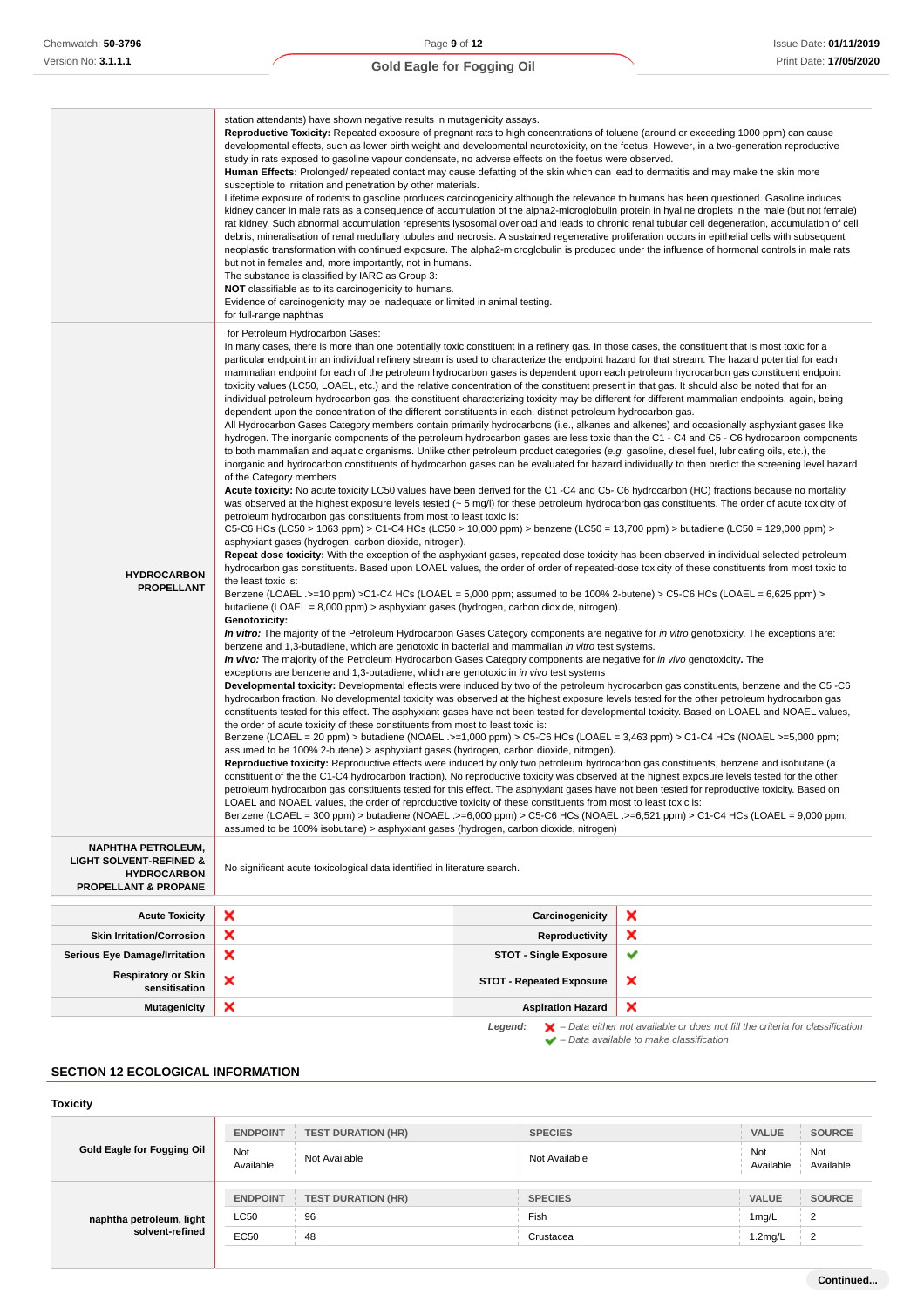|                        | EC50            | 72                                                                                                                                                                                                                                             |                               |               | $\overline{2}$ |
|------------------------|-----------------|------------------------------------------------------------------------------------------------------------------------------------------------------------------------------------------------------------------------------------------------|-------------------------------|---------------|----------------|
|                        |                 |                                                                                                                                                                                                                                                | Algae or other aquatic plants | $>1$ -mg/L    |                |
|                        | <b>NOEC</b>     | 72                                                                                                                                                                                                                                             | Algae or other aquatic plants | $<0.1$ mg/L 1 |                |
|                        |                 |                                                                                                                                                                                                                                                |                               |               |                |
|                        | <b>ENDPOINT</b> | <b>TEST DURATION (HR)</b>                                                                                                                                                                                                                      | <b>SPECIES</b>                | <b>VALUE</b>  | <b>SOURCE</b>  |
|                        | <b>LC50</b>     | 96                                                                                                                                                                                                                                             | Fish                          | 24.11mg/L     | 2              |
| hydrocarbon propellant | EC50            | 96                                                                                                                                                                                                                                             | Algae or other aquatic plants | 7.71mg/L      | 2              |
|                        | <b>LC50</b>     | 96                                                                                                                                                                                                                                             | Fish                          | 24.11mg/L     | 2              |
|                        | EC50            | 96                                                                                                                                                                                                                                             | Algae or other aquatic plants | 7.71mg/L      | $\overline{2}$ |
|                        |                 |                                                                                                                                                                                                                                                |                               |               |                |
|                        | <b>ENDPOINT</b> | <b>TEST DURATION (HR)</b>                                                                                                                                                                                                                      | <b>SPECIES</b>                | <b>VALUE</b>  | <b>SOURCE</b>  |
| propane                | LC50            | 96                                                                                                                                                                                                                                             | Fish                          | 10.307mg/L    | 3              |
|                        | <b>EC50</b>     | 96                                                                                                                                                                                                                                             | Algae or other aquatic plants | 7.71mg/L      | 2              |
|                        |                 |                                                                                                                                                                                                                                                |                               |               |                |
|                        | <b>ENDPOINT</b> | <b>TEST DURATION (HR)</b>                                                                                                                                                                                                                      | <b>SPECIES</b>                | VALUE         | <b>SOURCE</b>  |
| iso-butane             | <b>LC50</b>     | 96                                                                                                                                                                                                                                             | Fish                          | 6.706mg/L     | 3              |
|                        | EC50            | 96                                                                                                                                                                                                                                             | Algae or other aquatic plants | 7.71mg/L      | $\overline{2}$ |
| Legend:                |                 | Extracted from 1. IUCLID Toxicity Data 2. Europe ECHA Registered Substances - Ecotoxicological Information - Aquatic Toxicity 3. EPIWIN Suite                                                                                                  |                               |               |                |
|                        |                 | V3.12 (QSAR) - Aquatic Toxicity Data (Estimated) 4. US EPA, Ecotox database - Aquatic Toxicity Data 5. ECETOC Aquatic Hazard Assessment<br>Data 6. NITE (Japan) - Bioconcentration Data 7. METI (Japan) - Bioconcentration Data 8. Vendor Data |                               |               |                |

#### **DO NOT** discharge into sewer or waterways.

#### **Persistence and degradability**

| Ingredient | : Water/Soil<br>sistence: | Persistence: Air |  |
|------------|---------------------------|------------------|--|
| propane    | LOW                       | LOW<br>___       |  |
| iso-butane | <b>HIGH</b>               | <b>HIGH</b>      |  |

#### **Bioaccumulative potential**

| Ingredient | <b>Bioaccumulation</b> |
|------------|------------------------|
| propane    | LOW (LogKOW = $2.36$ ) |
| iso-butane | LOW (BCF = $1.97$ )    |

#### **Mobility in soil**

| Ingredient | <b>Mobility</b>       |
|------------|-----------------------|
| propane    | $LOW (KOC = 23.74)$   |
| iso-butane | LOW ( $KOC = 35.04$ ) |

### **SECTION 13 DISPOSAL CONSIDERATIONS**

#### **Waste treatment methods Product / Packaging disposal DO NOT** allow wash water from cleaning or process equipment to enter drains. It may be necessary to collect all wash water for treatment before disposal. In all cases disposal to sewer may be subject to local laws and regulations and these should be considered first. Where in doubt contact the responsible authority. Consult State Land Waste Management Authority for disposal. Discharge contents of damaged aerosol cans at an approved site. Allow small quantities to evaporate. **DO NOT** incinerate or puncture aerosol cans. Bury residues and emptied aerosol cans at an approved site.

#### **SECTION 14 TRANSPORT INFORMATION**

| <b>Labels Required</b>  |                |  |  |
|-------------------------|----------------|--|--|
|                         |                |  |  |
| <b>Marine Pollutant</b> | <b>NO</b>      |  |  |
| <b>HAZCHEM</b>          | Not Applicable |  |  |

#### **Land transport (ADG)**

| UN numi.   | 1950 |
|------------|------|
| IN<br>name |      |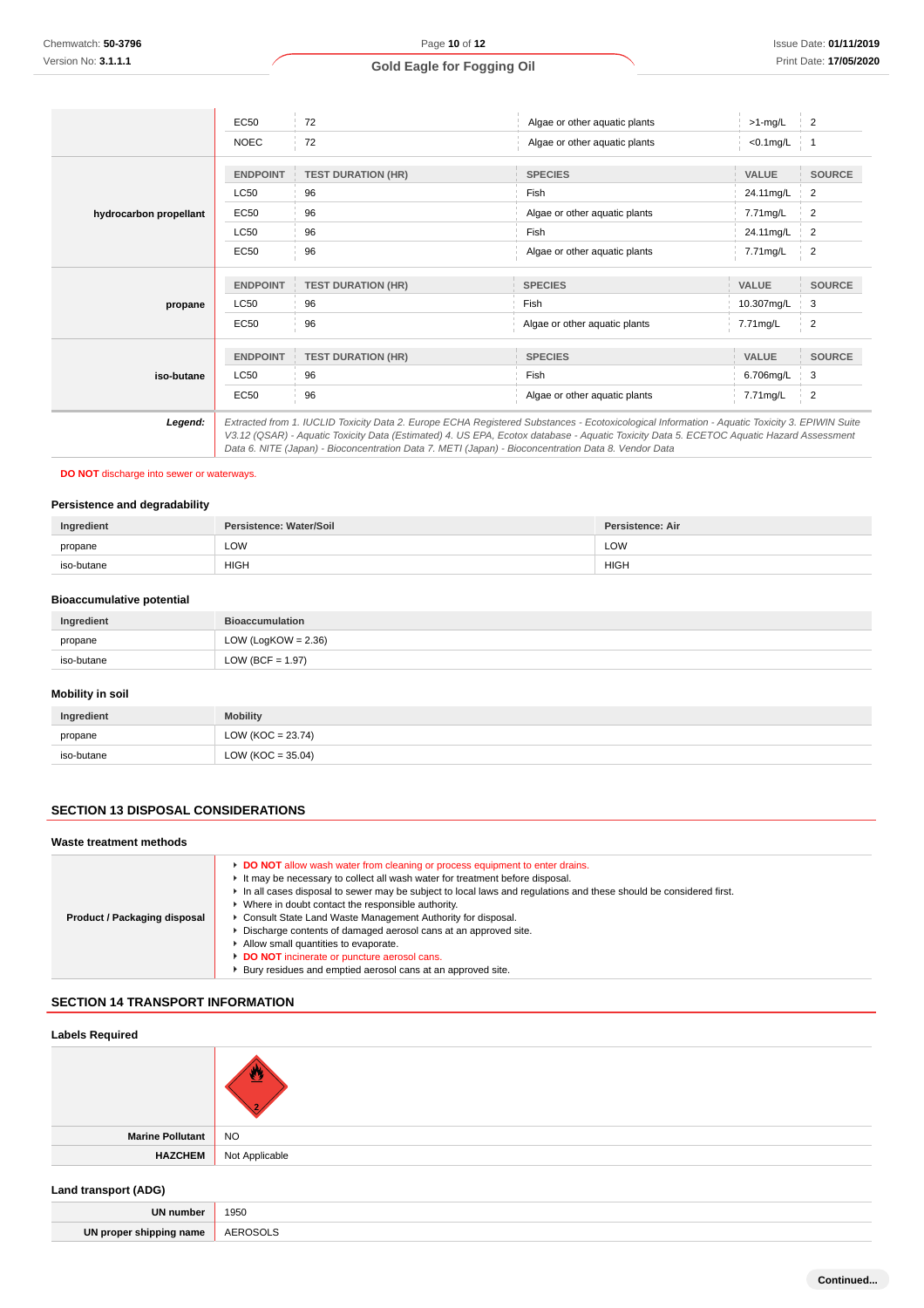| Transport hazard class(es)   | Class<br>2.1<br>Subrisk<br>Not Applicable                                  |  |  |
|------------------------------|----------------------------------------------------------------------------|--|--|
| <b>Packing group</b>         | Not Applicable                                                             |  |  |
| <b>Environmental hazard</b>  | Not Applicable                                                             |  |  |
| Special precautions for user | Special provisions<br>63 190 277 327 344 381<br>Limited quantity<br>1000ml |  |  |

### **Air transport (ICAO-IATA / DGR)**

| UN number                    | 1950                                                                                                                                                                         |                                                                                                             |                                                                                                                                   |  |  |
|------------------------------|------------------------------------------------------------------------------------------------------------------------------------------------------------------------------|-------------------------------------------------------------------------------------------------------------|-----------------------------------------------------------------------------------------------------------------------------------|--|--|
| UN proper shipping name      | Aerosols, flammable (engine starting fluid); Aerosols, flammable                                                                                                             |                                                                                                             |                                                                                                                                   |  |  |
| Transport hazard class(es)   | 2.1<br><b>ICAO/IATA Class</b><br>ICAO / IATA Subrisk<br>Not Applicable<br><b>ERG Code</b><br>10L                                                                             |                                                                                                             |                                                                                                                                   |  |  |
| Packing group                | Not Applicable                                                                                                                                                               |                                                                                                             |                                                                                                                                   |  |  |
| <b>Environmental hazard</b>  | Not Applicable                                                                                                                                                               |                                                                                                             |                                                                                                                                   |  |  |
| Special precautions for user | Special provisions<br>Cargo Only Packing Instructions<br>Cargo Only Maximum Qty / Pack<br>Passenger and Cargo Packing Instructions<br>Passenger and Cargo Maximum Qty / Pack | Passenger and Cargo Limited Quantity Packing Instructions<br>Passenger and Cargo Limited Maximum Qty / Pack | A145 A167 A802; A1 A145 A167 A802<br>203<br>150 kg<br>203; Forbidden<br>75 kg; Forbidden<br>Y203; Forbidden<br>30 kg G; Forbidden |  |  |

### **Sea transport (IMDG-Code / GGVSee)**

| <b>UN number</b>             | 1950                                                                                                                         |  |  |
|------------------------------|------------------------------------------------------------------------------------------------------------------------------|--|--|
| UN proper shipping name      | <b>AEROSOLS</b>                                                                                                              |  |  |
| Transport hazard class(es)   | <b>IMDG Class</b><br>2.1<br>Not Applicable<br><b>IMDG Subrisk</b>                                                            |  |  |
| Packing group                | Not Applicable                                                                                                               |  |  |
| <b>Environmental hazard</b>  | Not Applicable                                                                                                               |  |  |
| Special precautions for user | <b>EMS Number</b><br>$F-D$ . S-U<br>63 190 277 327 344 381 959<br>Special provisions<br><b>Limited Quantities</b><br>1000 ml |  |  |

#### **Transport in bulk according to Annex II of MARPOL and the IBC code**

Not Applicable

#### **SECTION 15 REGULATORY INFORMATION**

**Safety, health and environmental regulations / legislation specific for the substance or mixture**

### **NAPHTHA PETROLEUM, LIGHT SOLVENT-REFINED IS FOUND ON THE FOLLOWING REGULATORY LISTS**

| Australia Hazardous Chemical Information System (HCIS) - Hazardous Chemicals<br>Australia Inventory of Chemical Substances (AICS) | International Agency for Research on Cancer (IARC) - Agents Classified by the IARC<br>Monographs                                    |
|-----------------------------------------------------------------------------------------------------------------------------------|-------------------------------------------------------------------------------------------------------------------------------------|
| Chemical Footprint Project - Chemicals of High Concern List                                                                       | International Agency for Research on Cancer (IARC) - Agents Classified by the IARC<br>Monographs - Group 1 : Carcinogenic to humans |
| <b>HYDROCARBON PROPELLANT IS FOUND ON THE FOLLOWING REGULATORY LISTS</b>                                                          |                                                                                                                                     |
| Australia Hazardous Chemical Information System (HCIS) - Hazardous Chemicals<br>Australia Inventory of Chemical Substances (AICS) | Australia Standard for the Uniform Scheduling of Medicines and Poisons (SUSMP) -<br>Schedule 5                                      |
|                                                                                                                                   | Chemical Footprint Project - Chemicals of High Concern List                                                                         |
| <b>PROPANE IS FOUND ON THE FOLLOWING REGULATORY LISTS</b>                                                                         |                                                                                                                                     |
| Australia Hazardous Chemical Information System (HCIS) - Hazardous Chemicals<br>Australia Inventory of Chemical Substances (AICS) | Australia Standard for the Uniform Scheduling of Medicines and Poisons (SUSMP) -<br>Schedule 5                                      |
| <b>ISO-BUTANE IS FOUND ON THE FOLLOWING REGULATORY LISTS</b>                                                                      |                                                                                                                                     |
| Australia Hazardous Chemical Information System (HCIS) - Hazardous Chemicals                                                      | Australia Standard for the Uniform Scheduling of Medicines and Poisons (SUSMP) -                                                    |
| Australia Inventory of Chemical Substances (AICS)                                                                                 | Schedule 5<br>Obenical Fastadot Decisat - Obenicals af High Oscarsos Hist                                                           |

Chemical Footprint Project - Chemicals of High Concern List